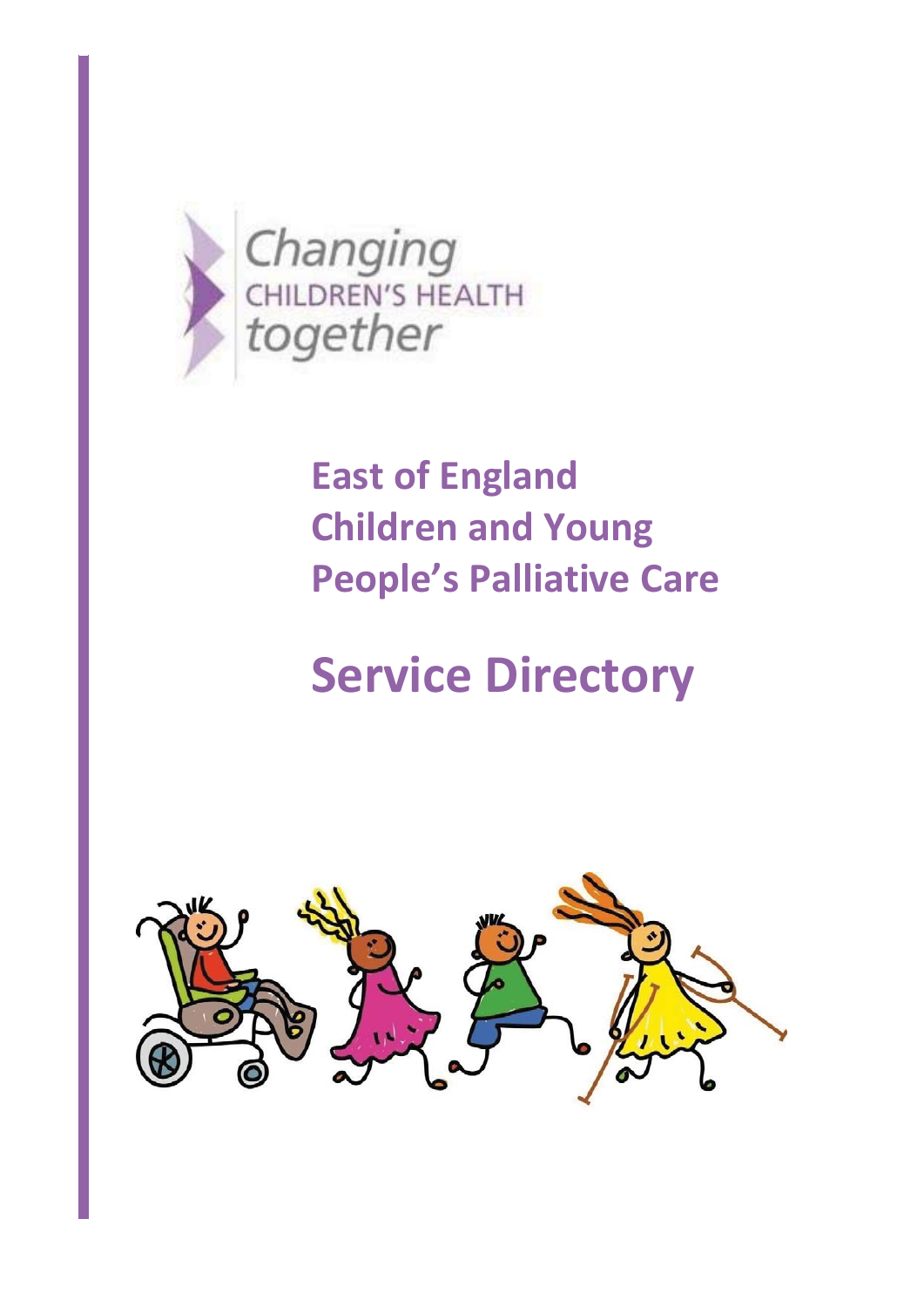# **Contents**

| EPIC Children's Respite Service and Music Therapy Service  16 |  |
|---------------------------------------------------------------|--|
|                                                               |  |
|                                                               |  |
|                                                               |  |
|                                                               |  |
|                                                               |  |
|                                                               |  |
|                                                               |  |
|                                                               |  |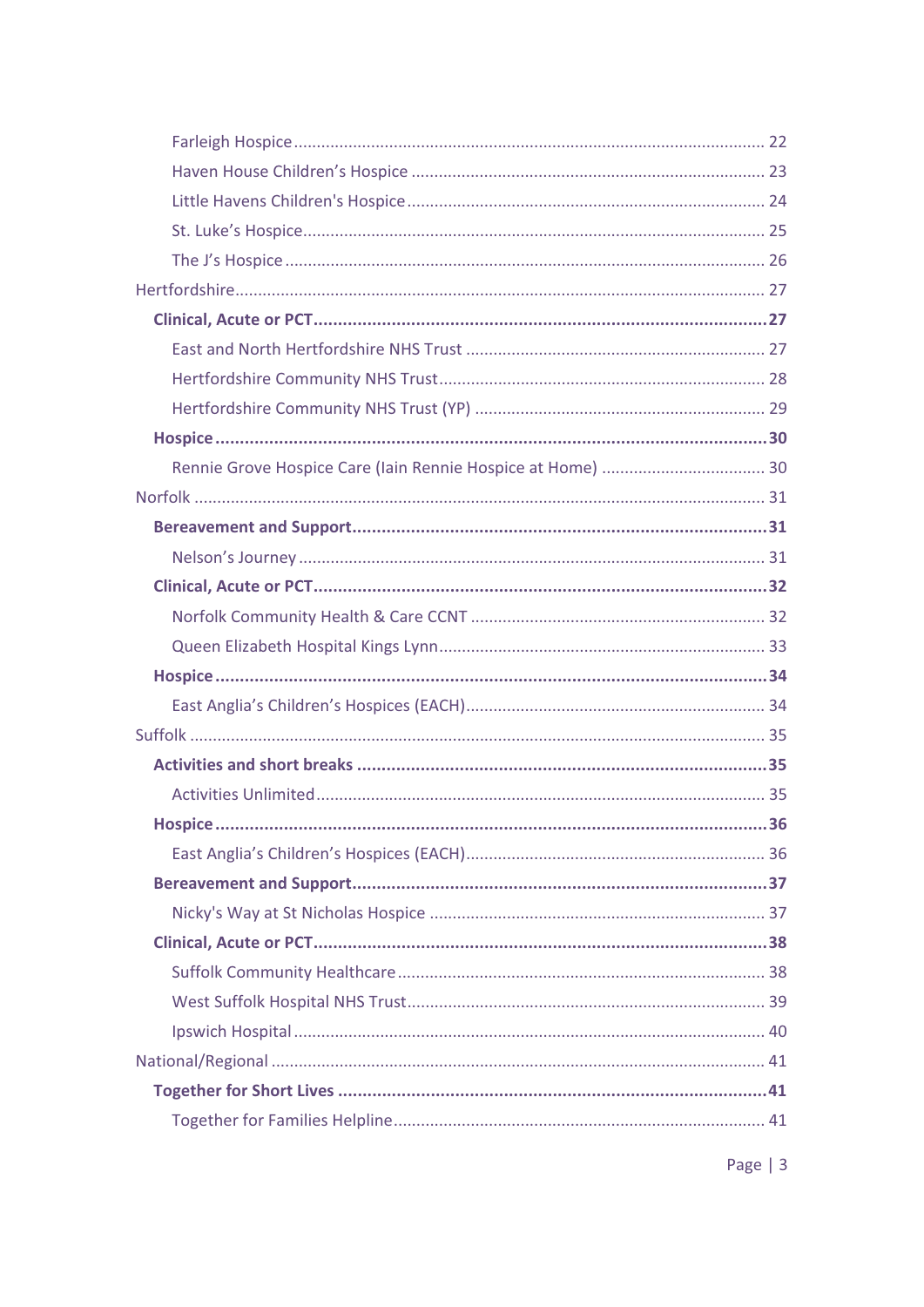# **What is this directory for?**

The directory contains details of the services provided by all organisations in the Eastern Region for children and young people who have been diagnosed with a life limiting or a life threatening condition.

# **Who is this directory aimed at?**

The directory is primarily for families and carers but we hope that all Health, Social Care and associated professionals will find it useful.

# **What information can I find in this directory?**

The directory will tell you the service providers

- **Name and address**
- **A brief description of their service**
- **Contact details**
- **Where the service is based**
- **What settings their service is delivered in**
- **What their opening hours are**
- **Who can refer children and young people to the organisation**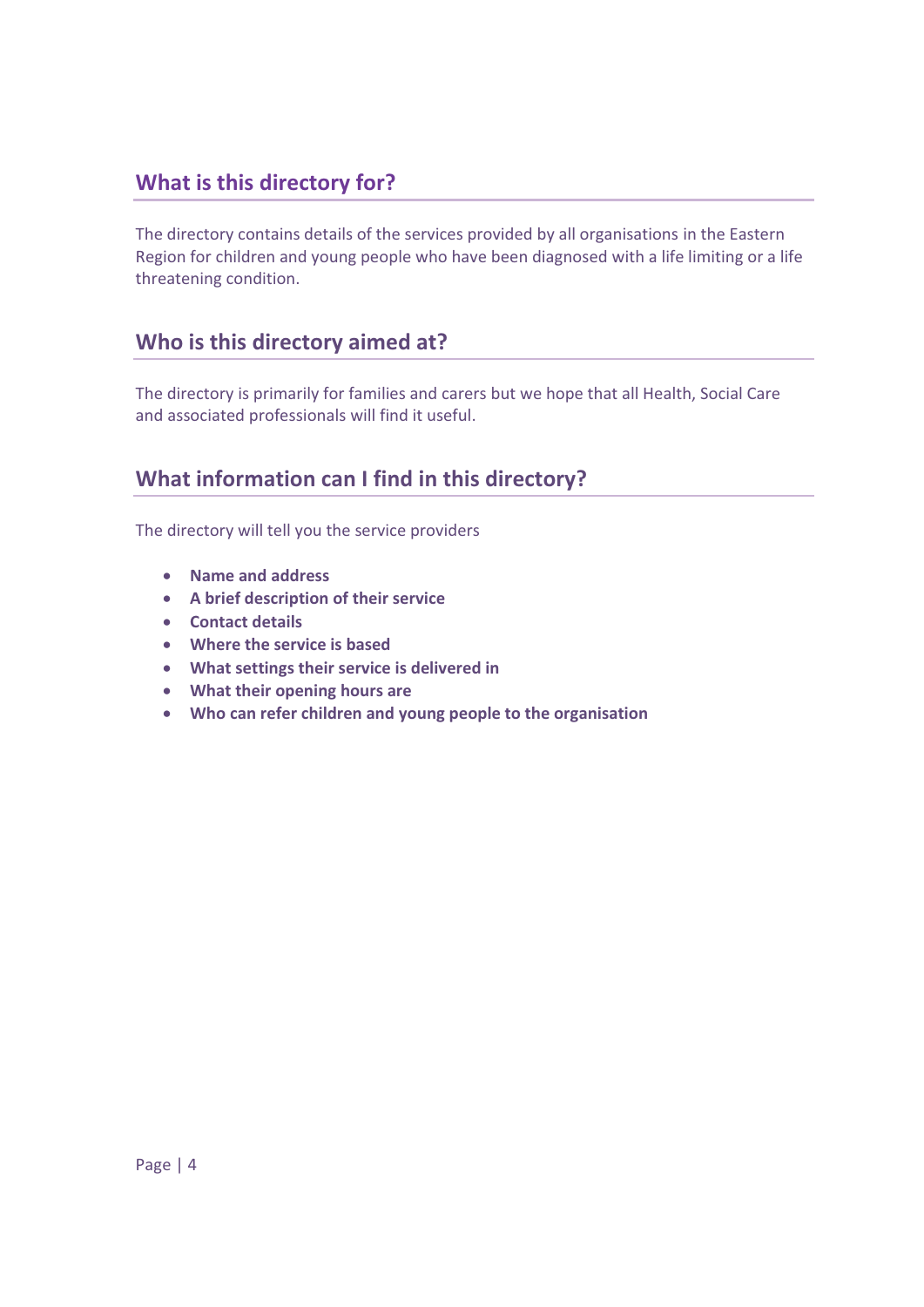# **Bedfordshire**

# **Bereavement and Support CHUMS Social Enterprise**

## **Also known as CHUMS Child Bereavement and Trauma Service**

Trauma service, family visits, individual support, group workshops for children and young people, group workshops for parents carers, family nurturing course, ongoing parent support groups, parents retreat weekend, weekends for children and young people, family days, specialist suicide days for bereaved families, specialist days for siblings following a bereavement, teaching & training, literature

| <b>Address</b>       | <b>Wrest Park Enterprise Centre</b> |
|----------------------|-------------------------------------|
|                      | <b>Wrest Park</b>                   |
|                      | Silsoe, Bedfordshire MK45 4HS       |
| Telephone            | 01525 863924                        |
| Fax                  | 01525 863944                        |
| <b>Email Address</b> | info@chums.uk.com                   |
| Website              | www.chums.info                      |

#### **Our service is based**

Based in the community

#### **Our service is set in**

Schools and/or nursery schools Child's home

## **Our service is open**

Weekday cover 9 to 5

# **Who can refer my child to your service?**

School based team member Community based team member Social care services GP Child/family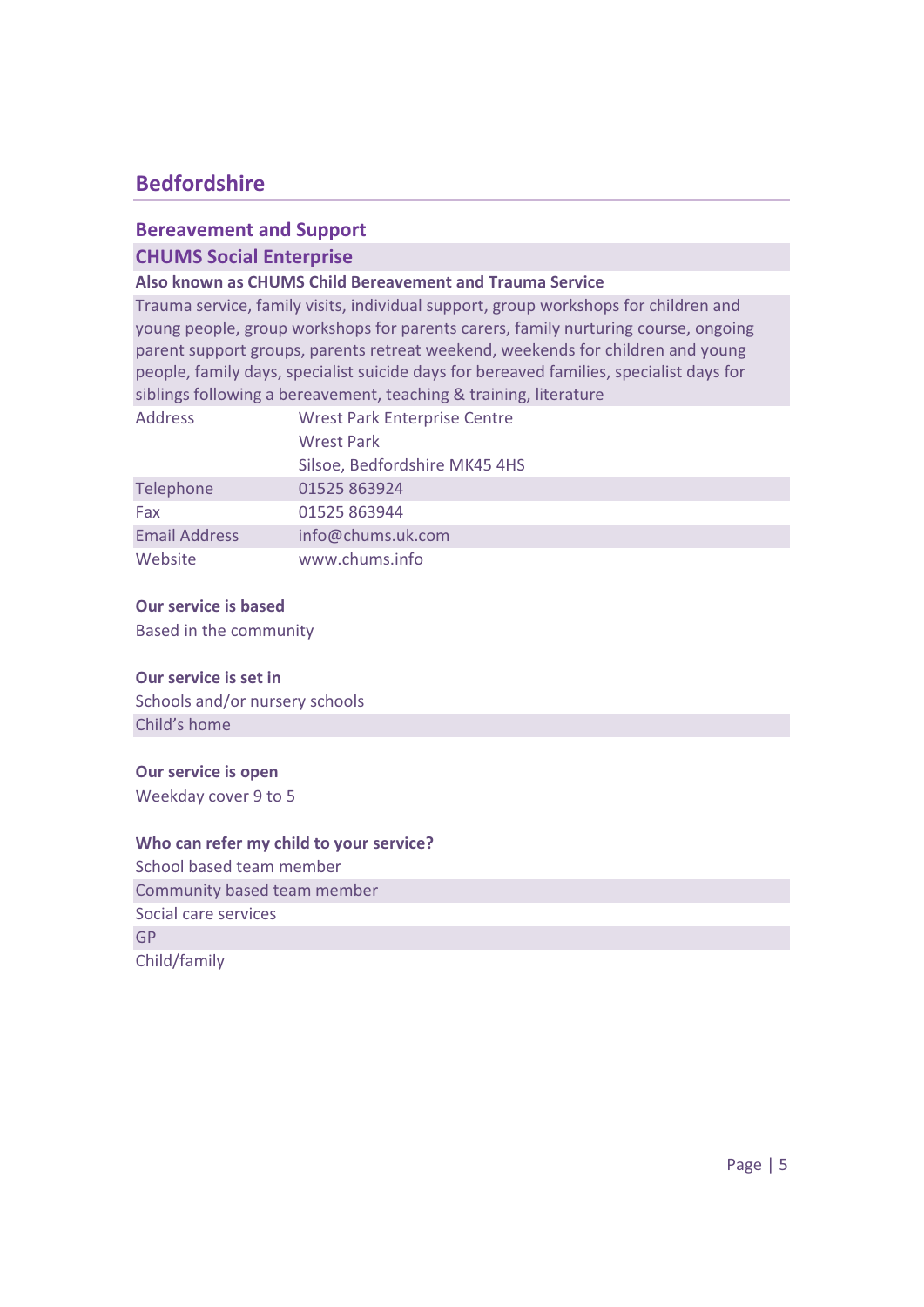# **Clinical, Acute or PCT**

# **Bedford Community Health Service**

#### **Also known as Children's Intermediate Care Team**

The Children's Intermediate Care Team consists of the Children's Continuing Care Team (CCCT) and Children's Community Nursing Team (CCNT). The CCCT support families in the community who have children with life limiting or life threatening conditions and complex medical needs. The CCNT provide a range of services to support children requiring skilled nursing support in their home environment.

| <b>Address</b>       | Union Street Clinic                                      |
|----------------------|----------------------------------------------------------|
|                      | <b>Union Street</b>                                      |
|                      | <b>Bedford</b>                                           |
|                      | <b>Bedfordshire</b>                                      |
|                      | <b>MK40 2SF</b>                                          |
| Telephone            | 01234 310103                                             |
| Fax                  | 01234 310997                                             |
| <b>Email Address</b> | bedschildrens.intermediatecare@nhs.net                   |
| Website              | www.sept.nhs.uk/community-health-Bedfordshire-community- |
|                      | Health-Services.aspx                                     |

#### **Our service is based**

Based in the community

#### **Our service is set in**

Schools and/or nursery schools Child Development Centre Day nurseries Child's home

#### **Our service is open**

Community Nursing Team provides a 08-20:00 Monday-Friday service. Continuing Care provides 24 hour, 7 days a week cover. 24 hour on-call phone support available.

#### **Who can refer my child to your service?**

Hospital based team School based team member Community based team member GP Community nurse Child/family Hospital Based non-team member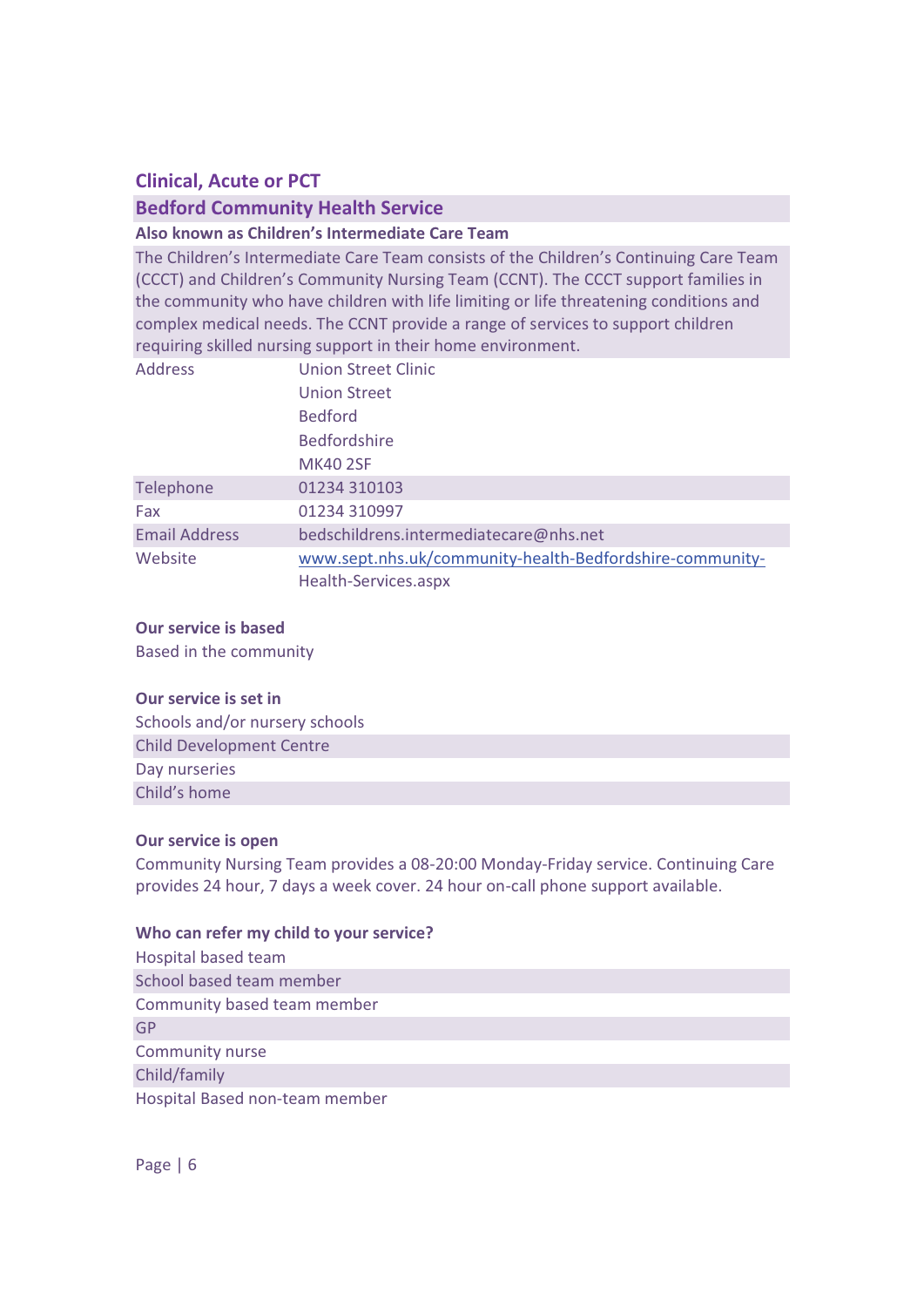# **Luton Community Services**

## **Also known as Children and Young People's Palliative Care**

We have a Palliative Care Lead and a Nurse Specialist, both independent nurse prescribers and a nursery nurse providing specialist respite. We provide Named Nurses who assess, liaise, support, symptom manage and independently prescribe. We offer respite during difficult times, End of Life planning, Terminal care and Bereavement support. We undertake teaching, staff support and Service Development

| <b>Address</b>       | <b>Futures House</b>              |
|----------------------|-----------------------------------|
|                      | The Moakes                        |
|                      | <b>Marsh Farm</b>                 |
|                      | Luton LU3 3QB                     |
| Telephone            | 01582 708139                      |
| Fax                  | 01582 557068                      |
| <b>Email Address</b> |                                   |
| Website              | www.cambscommunityservices.nhs.uk |

#### **Our service is based**

Based in the community

## **Our service is set in**

Outpatient clinics Schools and/or nursery schools Child's home Children's Hospice

# **Our service is open**

08:00-18:00 seven days a week plus on-call for terminal care.

| Hospital based team                           |  |
|-----------------------------------------------|--|
| School based team member                      |  |
| Community based team member                   |  |
| Social care services                          |  |
| GP                                            |  |
| Community nurse                               |  |
| Child/family                                  |  |
| We would consider referrals from most sources |  |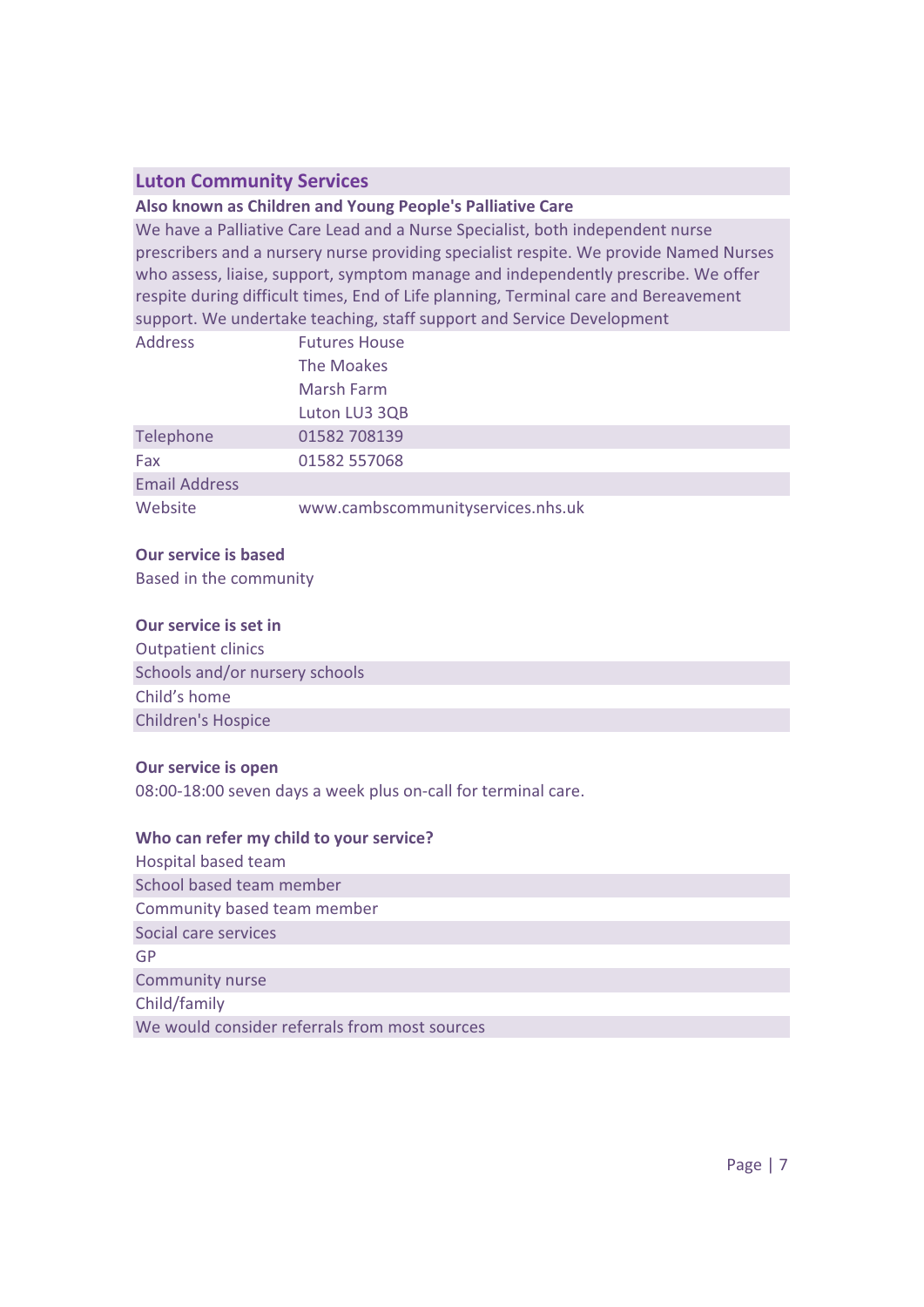# **Hospice Keech Hospice Care**

Children's hospice care service, offering end of life care, symptom management, psychological support, pre and post bereavement and a range of therapy services including Music Therapy, complementary therapies and Hydro therapy. These services are offered both within a hospice building and the community. The service includes a 24/7 community nursing team.

| <b>Address</b>       | <b>Great Bramingham Lane</b> |
|----------------------|------------------------------|
|                      | <b>Streatley</b>             |
|                      | Luton                        |
|                      | <b>Bedfordshire</b>          |
|                      | LU3 3NT                      |
| Telephone            | 01582 492339                 |
| Fax                  | 01582 564906                 |
| <b>Email Address</b> | Info@keech.org.uk            |
| Website              | www.keech.org.uk             |

## **Our service is based**

Based in the community Hospice base with Community Service

# **Our service is set in**

Child's home Hospice

# **Our service is open**

24 hour care, seven days a week

| School based team member    |  |
|-----------------------------|--|
| Community based team member |  |
| Social care services        |  |
| GP                          |  |
| Community nurse             |  |
| Child/family                |  |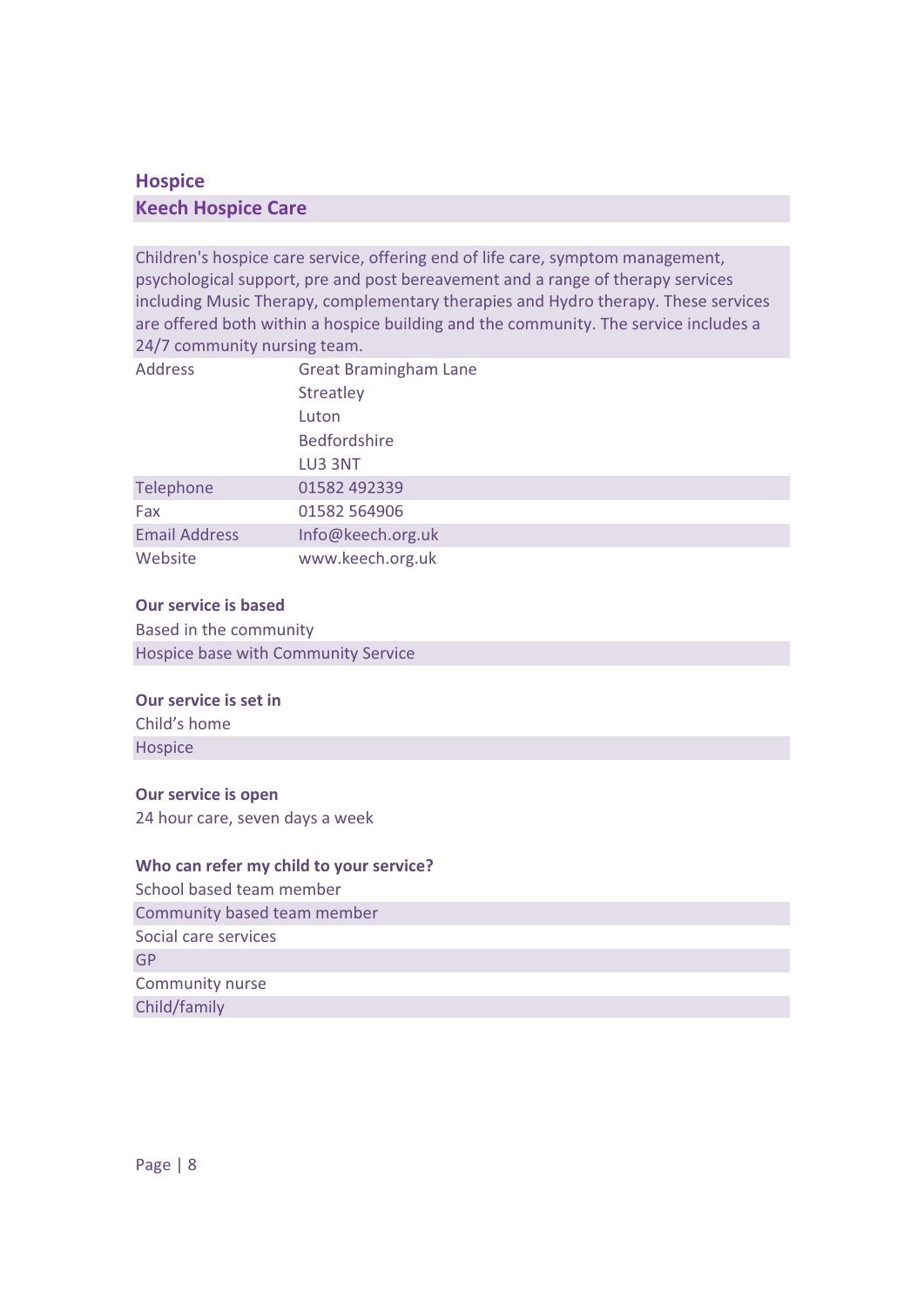# **Cambridgeshire**

# **Bereavement and Support Pinpoint**

Pinpoint is a parent-led organisation based in Cambridgeshire. In response to parents' requests, we provide access to independent information through our website, weekly enewsletters and network meetings, and to a county-wide parent support network with national links. We support parents and service providers to work together to improve support for families in Cambridgeshire.

| <b>Address</b>       | c/o Young Lives                   |
|----------------------|-----------------------------------|
|                      | 11 Bridge Street                  |
|                      | St Ives                           |
|                      | Cambridgeshire                    |
|                      | <b>PE27 5EH</b>                   |
| Telephone            | 0751 741 9761                     |
| Fax                  |                                   |
| <b>Email Address</b> | getinvolved@pinpoint-cambs.org.uk |
| Website              | www.pinpoint-cambs.org.uk         |

# **Our service is based**

Based in the community

# **Our service is set in**

Network meetings are held in community venues

#### **Our service is open**

Weekday cover 9 to 5 plus emergency out of hours care

| Hospital based team                                                                          |
|----------------------------------------------------------------------------------------------|
| School based team member                                                                     |
| Community based team member                                                                  |
| Social care services                                                                         |
| GP                                                                                           |
| <b>Community nurse</b>                                                                       |
| Child/family                                                                                 |
| We are an information and support network and parents and carers can contact us<br>directly. |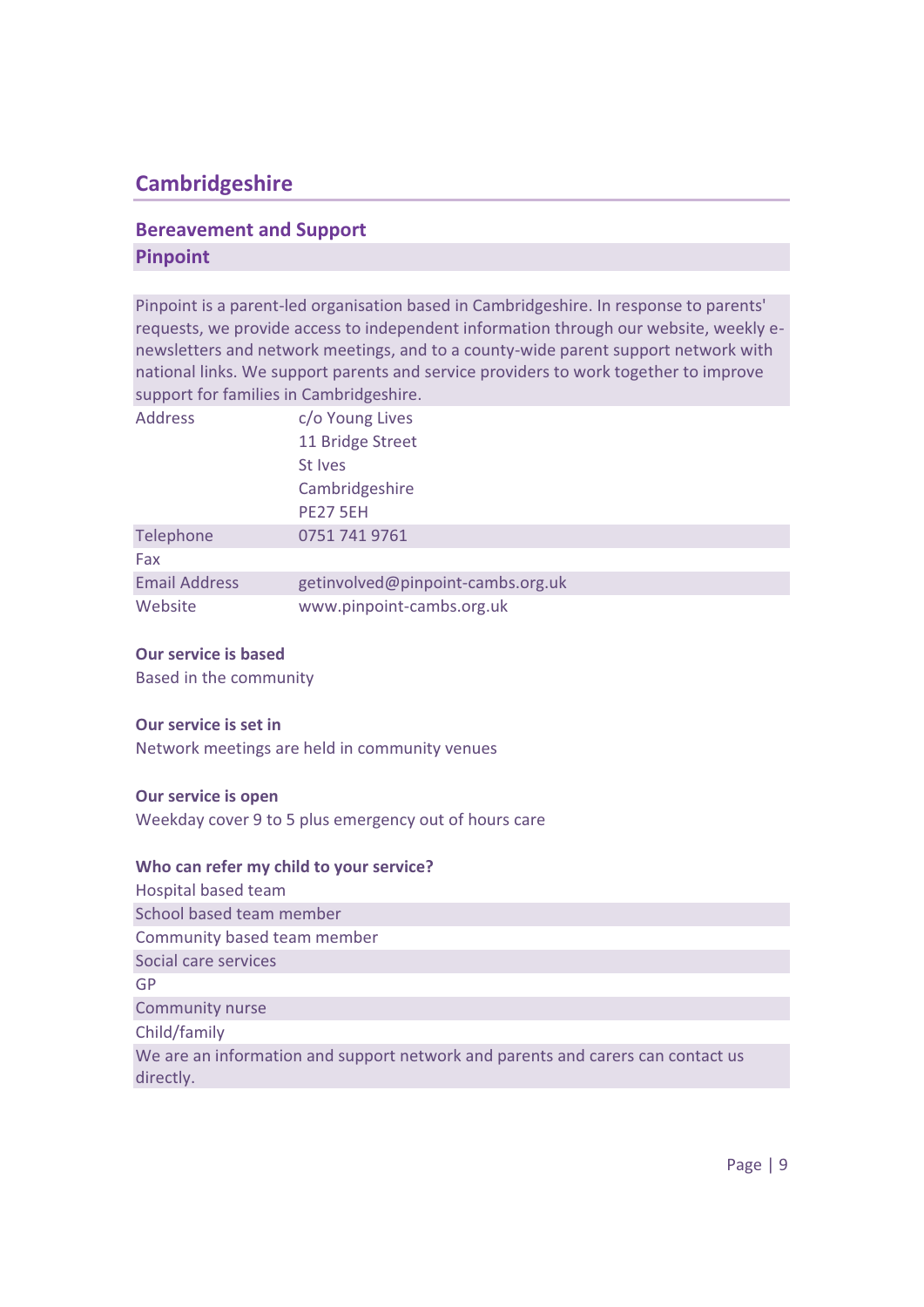# **STARS Children's Bereavement Support Service**

STARS provides support and counselling for any young person, aged 0-19 years, both in groups and 1:1, who has experienced the death of someone close to them. We also provide support for young people when someone close to them is dying. The service is confidential, professionally regulated and free of charge.

| <b>Address</b>       | C/O CPDC                 |
|----------------------|--------------------------|
|                      | <b>Foster Road</b>       |
|                      | Trumpington              |
|                      | Cambridge                |
|                      | Cambridgeshire           |
|                      | <b>CB2 9NL</b>           |
| Telephone            | 01223 863511/07827743497 |
| Fax                  |                          |
| <b>Email Address</b> | info@talktostars.org.uk  |
| Website              | www.talktostars.org.uk   |

#### **Our service is based**

Based in the community

#### **Our service is set in**

Community based clinics Schools and/or nursery schools Children's centres GP/Primary care settings

#### **Our service is open**

Weekday cover 9 to 5

#### **Who can refer my child to your service?**

Hospital based team School based team member Community based team member Social care services GP Community nurse Child/family Any professional involved with child and family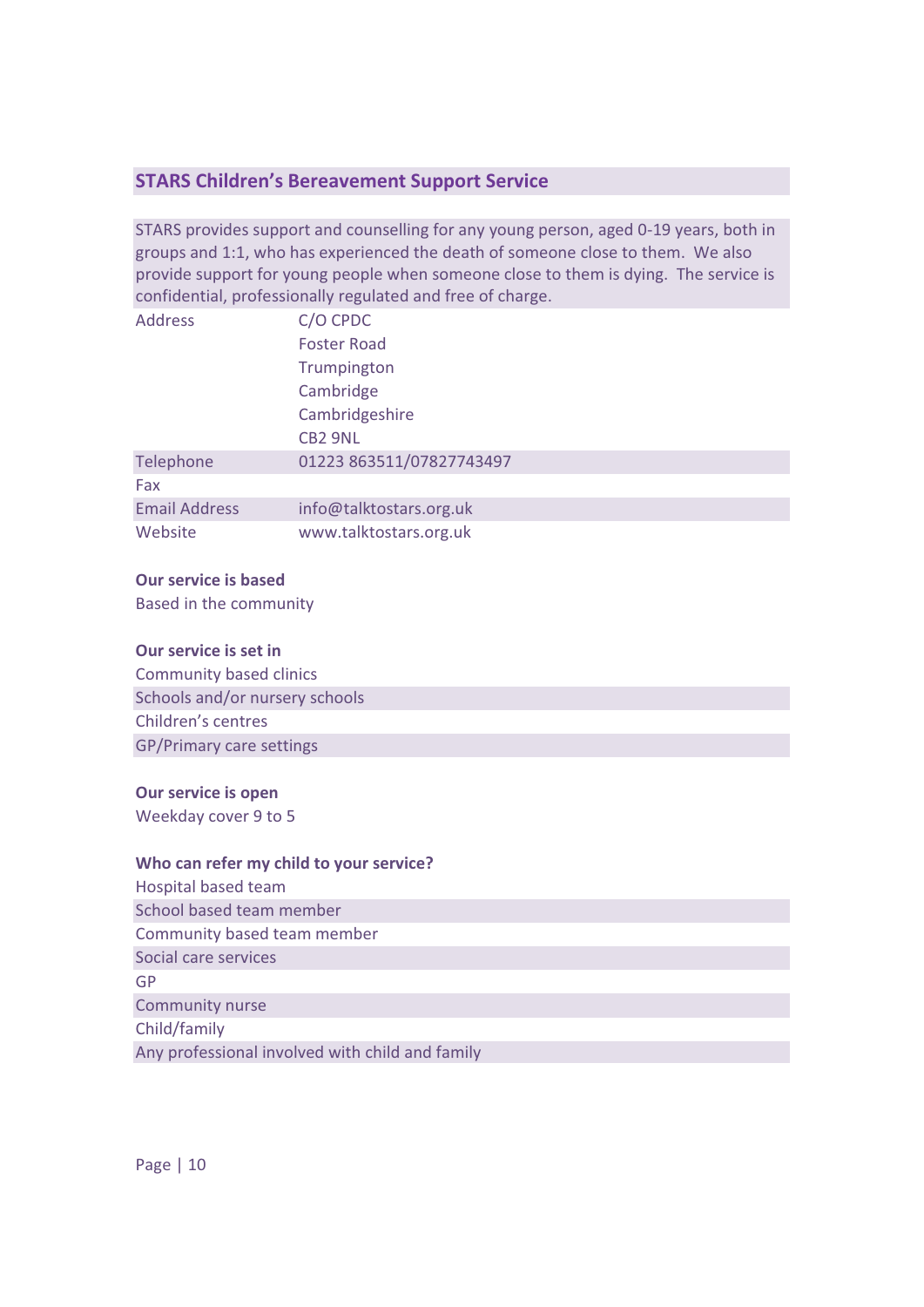# **Clinical, Acute or PCT**

# **Cambridge Community Services NHS Trust - Cambridge**

#### **Also known as Children's Community Nursing team - Cambridge**

CCNT for Camb City, South, East & Huntingdon. Nursing care at home for C&YP ages 0- 16 (19 if in FT ed.). Team consist of CCN (Acute & Palliative/End of life care). Special Needs School Nurses, Children's Cont. Care, CFS/ME svc & Transitions Health worker. Svc promotes early discharge, reduced need for admissions to hosp, short breaks at home, supports access to educ. & transition to adult health services for YP

| <b>Address</b>       | <b>Heron Court</b>                    |
|----------------------|---------------------------------------|
|                      | <b>Ida Darwin</b>                     |
|                      | <b>Fulbourn</b>                       |
|                      | Cambridge                             |
|                      | Cambridgeshire                        |
|                      | <b>CB21 5EE</b>                       |
| Telephone            | 01223 884335                          |
| Fax                  | 01223 884299                          |
| <b>Email Address</b> |                                       |
| Website              | www.cambridgecommunityservices.nhs.uk |

#### **Our service is based**

Based in the community Based in hospital 2 team bases within separate localities in Cambridgeshire

#### **Our service is set in**

Community based clinics Schools and/or nursery schools Child's home

#### **Our service is open**

9 to 5 Monday to Saturday and emergency out of hours cover on Monday to Saturday

#### **Who can refer my child to your service?**

Hospital based team School based team member Community based team member Social care services GP Community nurse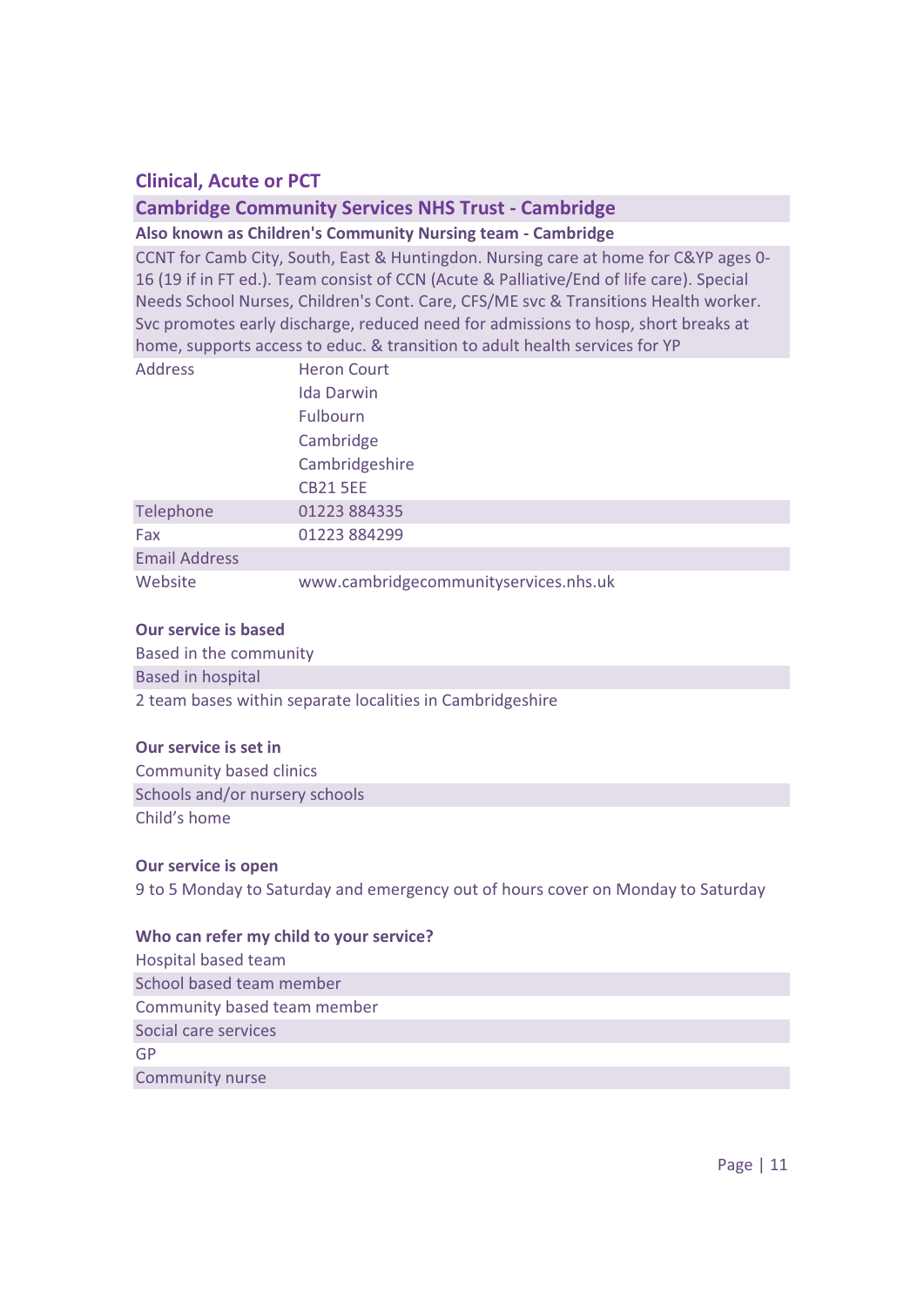# **Cambridge Community Services NHS Trust - Huntingdon**

# **Also known as Community Children's Nursing Teams - Huntingdon**

CCNT for Camb City, South, East & Huntingdon. Nursing care at home for C&YP ages 0- 16 (19 if in FT ed.) Team consists of CCN (Acute & palliative /End of life care). Special Needs School Nurses, Children's Cont. Care, CFS/ME svc & Transitions Health worker. Svc promotes early discharge, reduced need for admissions to hosp, short breaks at home, supports access to educ. & transition to adult health services for YP

| <b>Address</b>       | <b>Children's Unit</b>                |
|----------------------|---------------------------------------|
|                      | Hinchingbrooke Hospital               |
|                      | Huntingdon                            |
|                      | Cambridgeshire                        |
|                      | <b>PE29 6NT</b>                       |
| Telephone            | 01480 423159                          |
| Fax                  | 01480 423158                          |
| <b>Email Address</b> |                                       |
| Website              | www.cambridgecommunityservices.nhs.uk |

## **Our service is based**

Based in the community Based in hospital 2 team bases within separate localities in Cambridgeshire

# **Our service is set in**

Outpatient clinics Schools and/or nursery schools Child's home

#### **Our service is open**

Weekday cover 9 to 5 plus emergency out of hours care

#### **Who can refer my child to your service?**

Hospital based team School based team member Community based team member Social care services GP Community nurse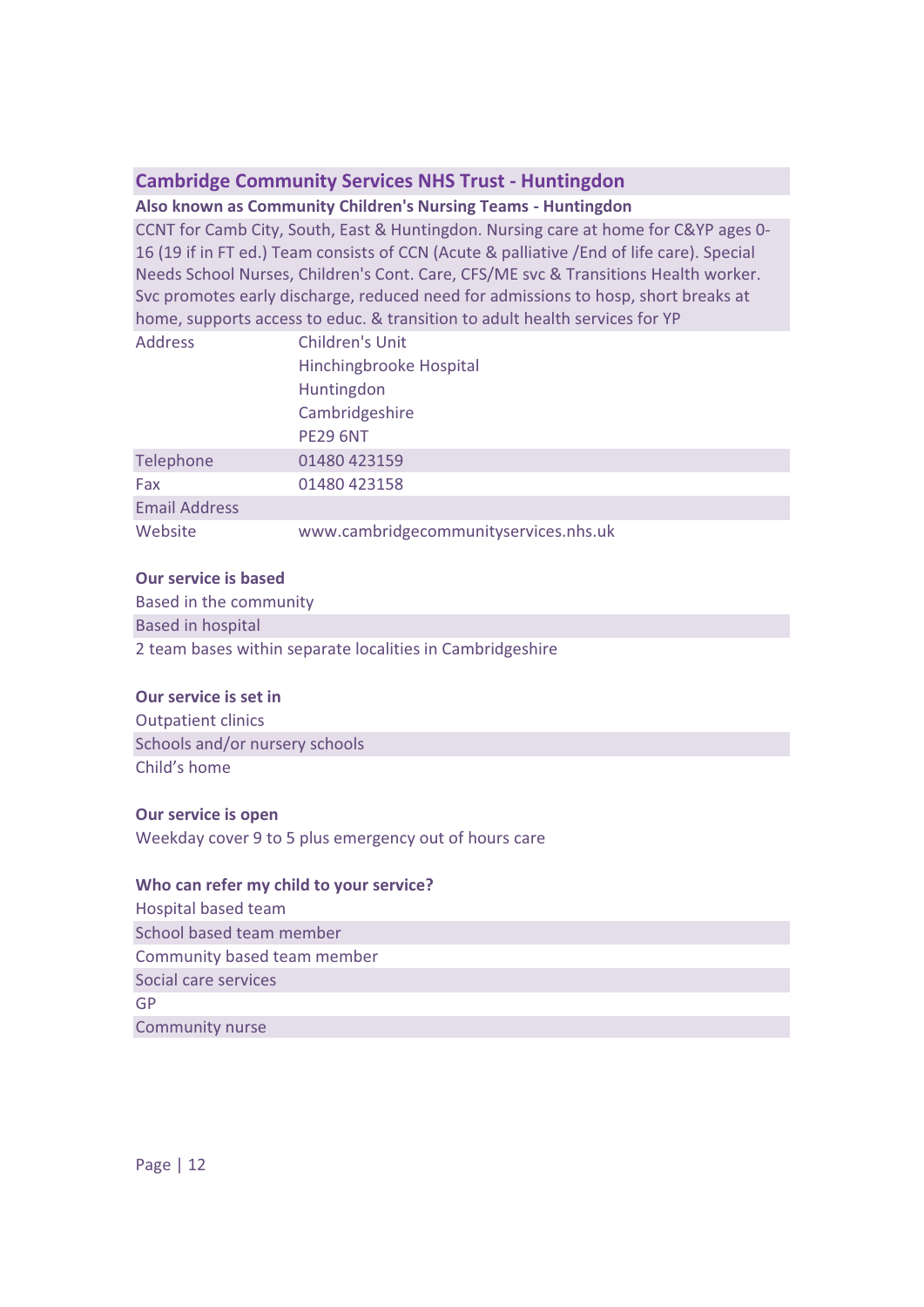# **Cambridge University Hospitals NHS Foundation Trust**

# **Also known as Paediatric Oncology & Haematology Palliative Care team**

Our service is for children who have been referred to the Regional Paediatric Oncology & Haematology unit with malignant disease & life-threatening haematological disorders. We offer nursing support, therapies & psycho-social support to children & their families during & after treatment and comprehensive palliative care, working alongside local hospital, community & hospice services.

| <b>Box 181</b>                     |
|------------------------------------|
| Addenbrookes Hospital              |
| <b>Hills Road</b>                  |
| Cambridge                          |
| Cambridgeshire                     |
| <b>CB2 0QQ</b>                     |
| 01223 245151                       |
| 01223 586794                       |
|                                    |
| http://www.cuh.org.uk/addenbrookes |
|                                    |

## **Our service is based**

Based in hospital

# **Our service is set in**

| <b>Outpatient clinics</b>                         |
|---------------------------------------------------|
| Day units                                         |
| Child's home                                      |
| Inpatient unit, outreach into Children's Hospices |

# **Our service is open**

Clinics, day unit, home visits, MDT meetings: weekday Telephone advice, support, access to inpatient ward: 24/7

# **Who can refer my child to your service?**

Hospital based team School based team member Community based team member Social care services GP Community nurse Child/family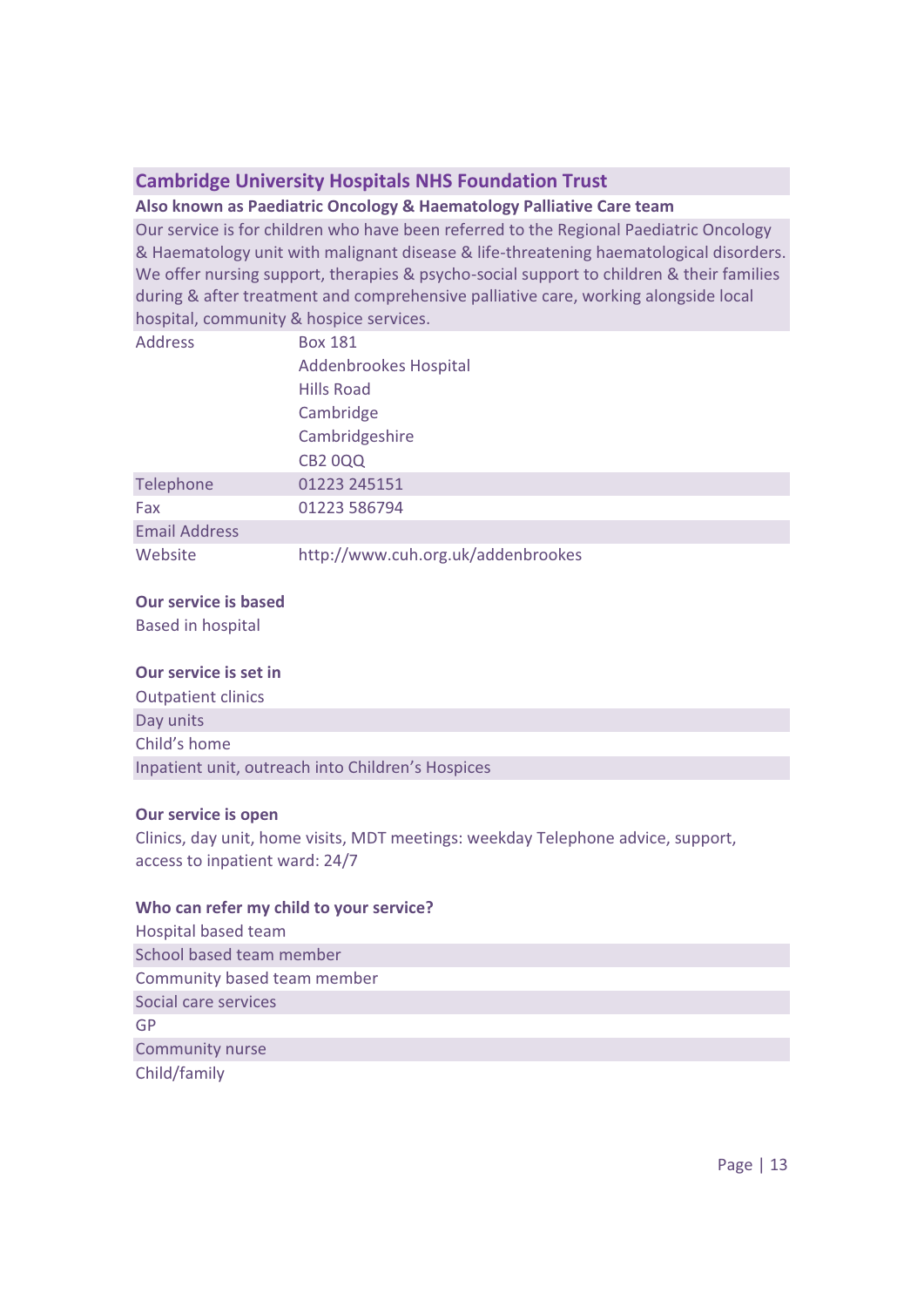# **Peterborough Community Services**

## **Also known as Children's Community Nurses**

The CCN service is a generic one catering for a wide variety of children including those with complex / life limiting / threatened conditions or end of life needs. Age range of 0-16yrs. Either direct nursing care / support / advice or teaching offered to enable a child to be cared for at home.

| <b>Address</b>       | <b>City Care Centre</b> |  |  |
|----------------------|-------------------------|--|--|
|                      | <b>Thorpe Road</b>      |  |  |
|                      | Peterborough            |  |  |
|                      | Cambridgeshire          |  |  |
|                      | PE3 6DB                 |  |  |
| Telephone            | 01733 776156            |  |  |
| Fax                  | 01733 776351            |  |  |
| <b>Email Address</b> |                         |  |  |
| Website              | www.cpft.nhs.uk         |  |  |

#### **Our service is based**

Based in the community

## **Our service is set in**

| <b>Outpatient clinics</b>       |
|---------------------------------|
| <b>Community based clinics</b>  |
| Schools and/or nursery schools  |
| <b>Child Development Centre</b> |
| <b>GP/Primary care settings</b> |
| Day nurseries                   |
| Child's home                    |

# **Our service is open**

08.00 – 18.30 hrs with 24 hour on-call and home visiting if required 7 days a week

#### **Who can refer my child to your service?**

Hospital based team School based team member Community based team member Social care services GP Community nurse

Any health/social care professional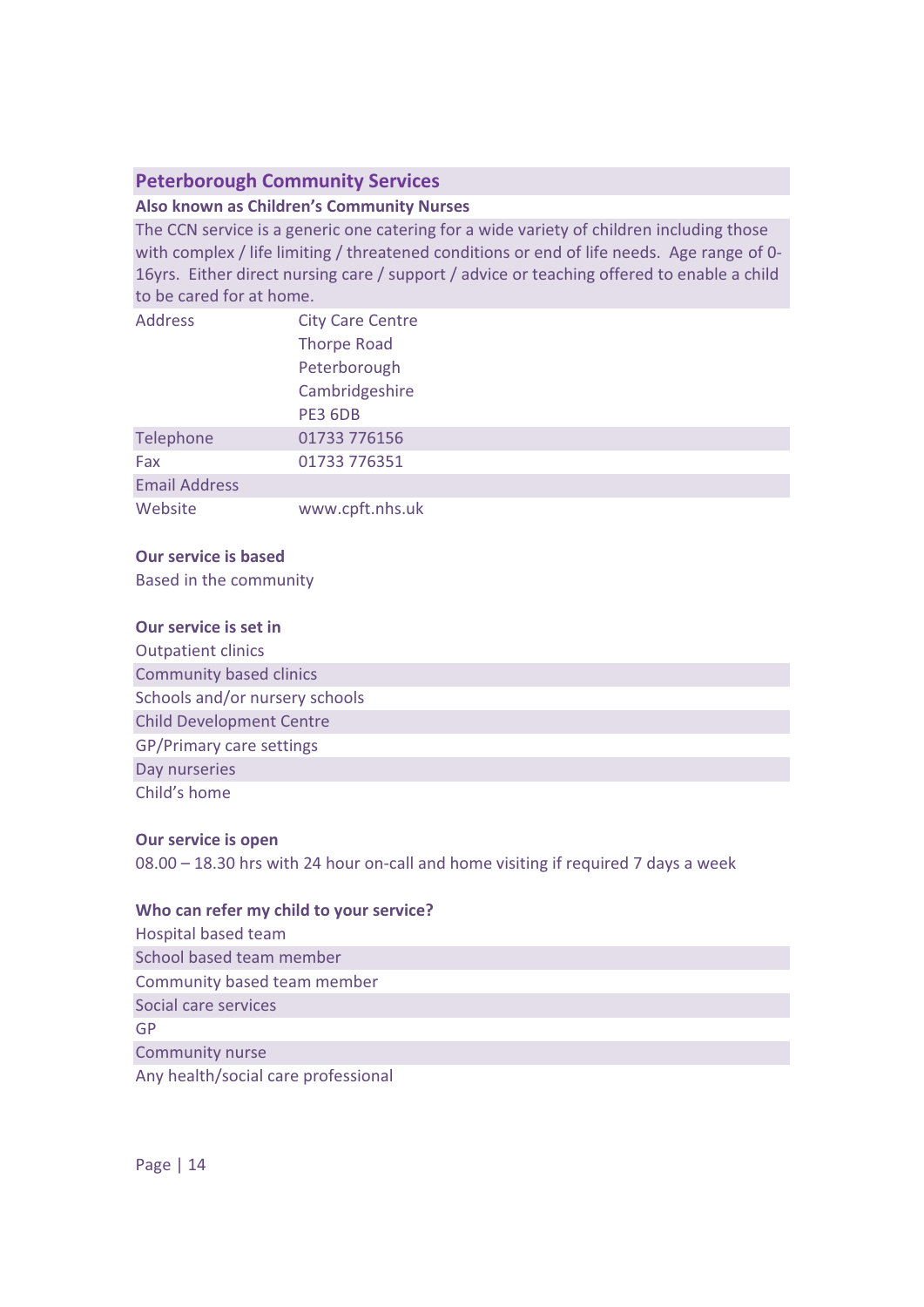# **Hospice East Anglia's Children's Hospices (EACH)**

EACH comprises of 3 locality based multi-disciplinary services - EACH Milton, EACH Quidenham, EACH The Treehouse, Ipswich and the EACH True Colours Symptom Management Team.

Families living in Cambridgeshire are usually supported by the team based in Milton. EACH provides care and support to families who have a child or young person living with life-threatening conditions and/or complex healthcare needs or are bereaved of a child or young person. Services include end of life care, symptom management, short breaks (overnight or day care), family and sibling support and bereavement care, music therapy, specialist play, library and information services.

| <b>Address</b>                          | <b>EACH Milton</b> |                           |
|-----------------------------------------|--------------------|---------------------------|
|                                         | Church Lane        |                           |
|                                         | Milton             |                           |
|                                         | Cambridgeshire     |                           |
|                                         | <b>CB24 6AB</b>    |                           |
| Telephone for the EACH Milton care team |                    | 01223 815100              |
| Telephone for Symptom Management Team   |                    | 08454 501053 (local rate) |
| Fax                                     |                    |                           |
| <b>Email Address</b>                    |                    |                           |
| Website                                 | www.each.org.uk    |                           |

# **Our service is based**

Services provided in choice of place of care - home, hospice, hospital and wider community

# **Our service is set in**

Choice of place of care – home, hospice, hospital and wider community

#### **Our service is open**

The service is available 24/7.

# **Who can refer my child to your service?**

Referrals are considered from any source with the permission of the child/young person and family as appropriate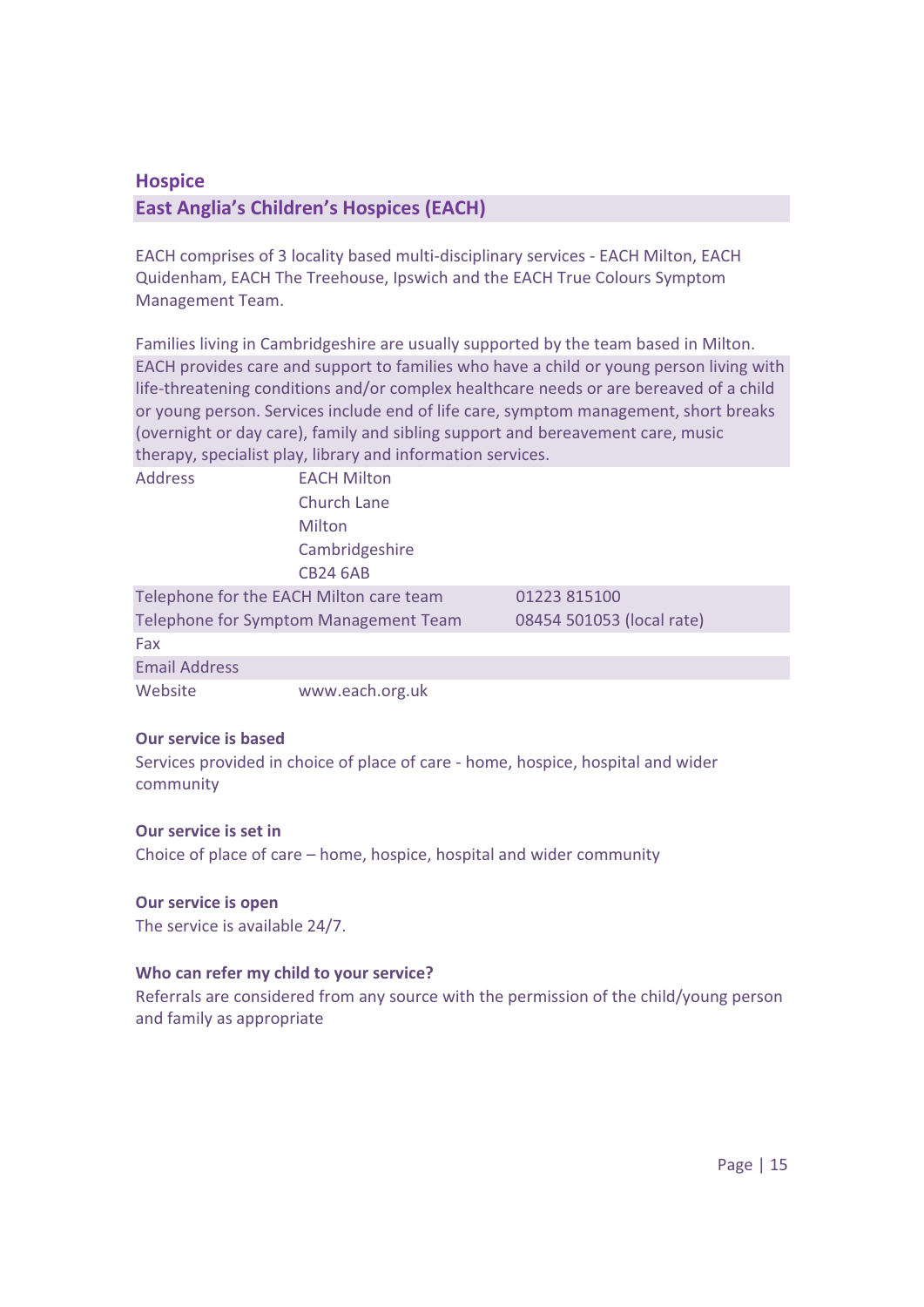# **Essex**

# **Activities and short breaks EPIC Children's Respite Service and Music Therapy Service**

EPIC provides home based short breaks and music therapy for children and young people with palliative care needs and their families within Essex, Southend and Thurrock. Our Respite Carers are trained specifically to meet the individual health and social care needs of these children and young people. A dedicated team of experienced Registered Children's Nurses train and support the Respite Carers.

| <b>Address</b>       | <b>Essex County Council</b>                       |
|----------------------|---------------------------------------------------|
|                      | <b>PO Box 297</b>                                 |
|                      | A3 County Hall                                    |
|                      | Chelmsford                                        |
|                      | <b>Essex</b>                                      |
|                      | CM <sub>1</sub> 1YS                               |
| Telephone            | 01245 430767                                      |
| Fax                  | 01245 430772                                      |
| <b>Email Address</b> | epic.respite@nhs.net                              |
| Website              | www.provide.org.uk/epic-childrens-respite-service |

#### **Our service is based**

Based in the community

#### **Our service is set in**

Child's home Short break provision of families choice, e.g. youth clubs/shopping

#### **Our service is open**

24 hour care, seven days a week

#### **Who can refer my child to your service?**

Hospital based team School based team member Community based team member Social care services GP Community nurse Child/family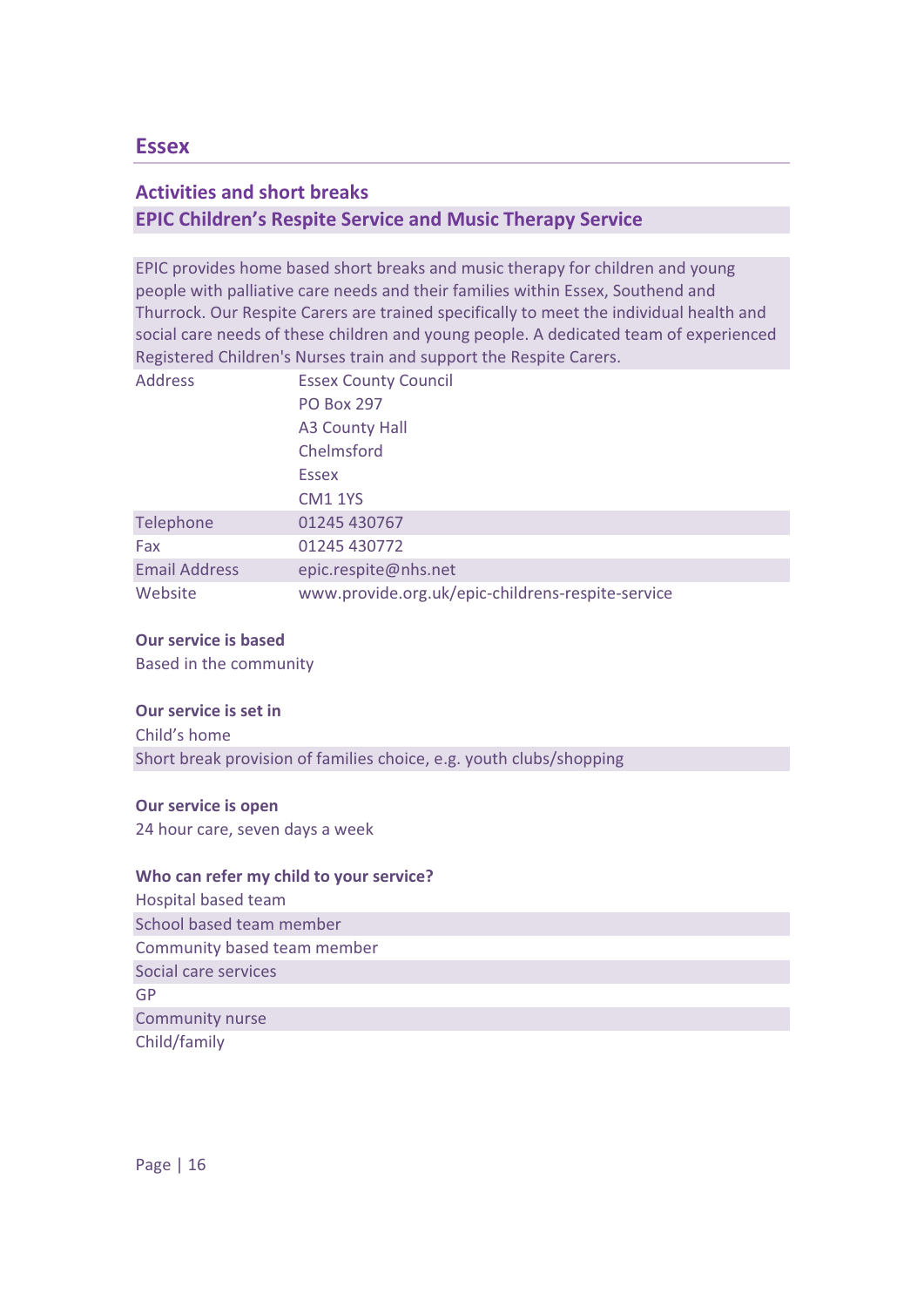# **SNAC - Special Needs Activities Club**

SNAC aims to provide opportunities for children and young people with physical and or learning difficulties by providing regular programmes of activities. To achieve our objectives SNAC produce programmes of activities which include indoor, outdoor, adventure and social events. SNAC run two Youth Clubs, a Trampoline Club and a monthly ten-pin bowling session for members and their families.

| <b>Address</b>       | Beehive Voluntary & Community Resource Centre |
|----------------------|-----------------------------------------------|
|                      | <b>West Street</b>                            |
|                      | Grays                                         |
|                      | <b>Essex</b>                                  |
|                      | <b>RM17 6XP</b>                               |
| Telephone            | 01375 389867/07756294943                      |
| Fax                  |                                               |
| <b>Email Address</b> | snac2007@googlemail.com                       |
| Website              | www.snac.btik.com                             |

#### **Our service is based**

Based in the community

#### **Our service is set in**

Community

#### **Our service is open**

Weekday cover 9 to 5

## **Who can refer my child to your service?**

School based team member Community based team member Social care services GP Community nurse Child/family Anyone can refer. The family can join directly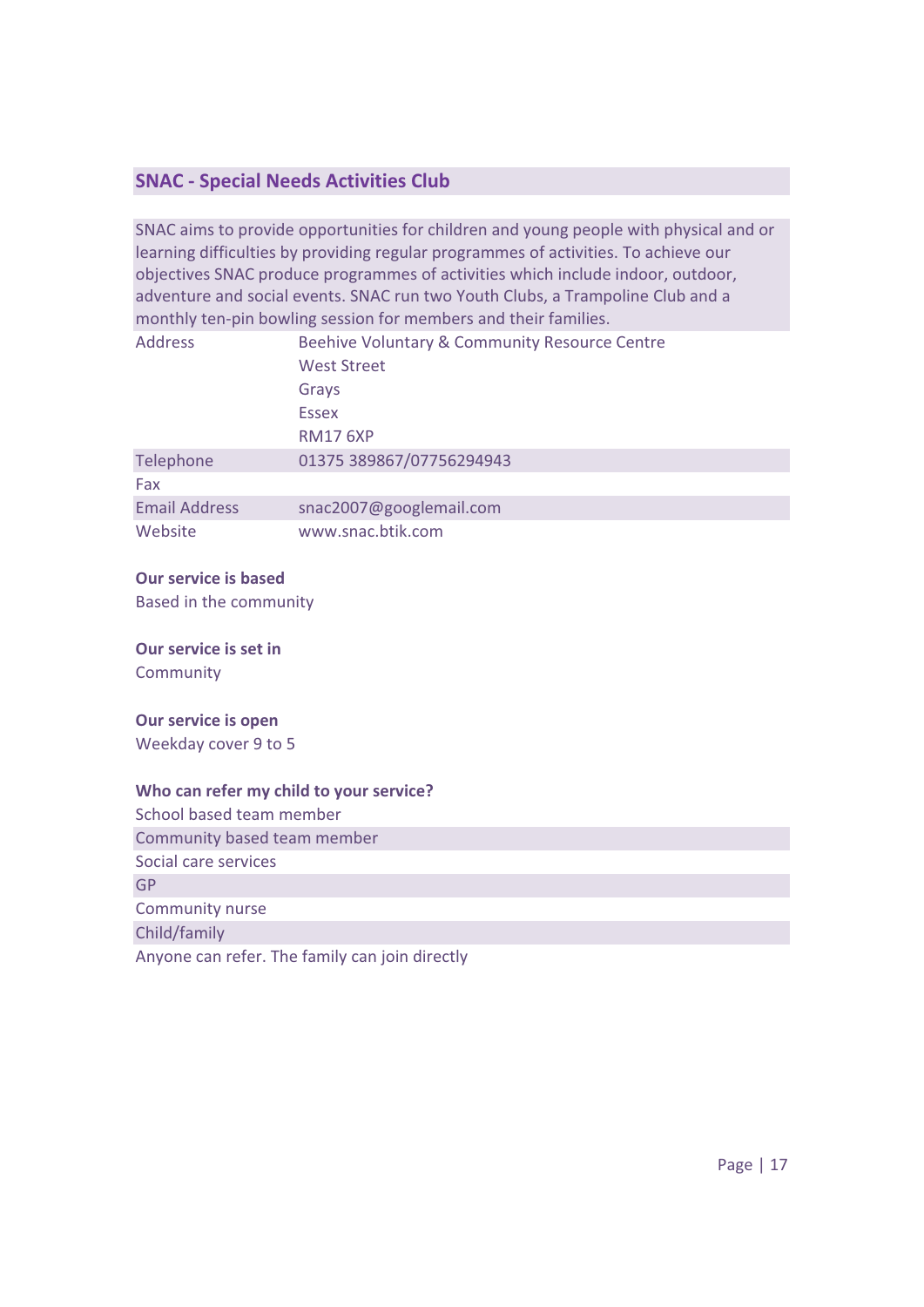# **Clinical, Acute or PCT**

# **Central Essex Community Services**

## **Also known as Children's Community Nursing Service**

The Children's Community Nursing Service provide skilled nursing care and support to children and their families, who have a life limiting or life threatening condition. The team work collaboratively with members of the multidisciplinary teams, to ensure that the child and family receive optimum care.

| <b>Address</b>       | <b>B12 West Wing</b>                           |
|----------------------|------------------------------------------------|
|                      | <b>Broomfield Hospital</b>                     |
|                      | Chelmsford                                     |
|                      | <b>Essex</b>                                   |
|                      | CM <sub>1</sub> 7ET                            |
| Telephone            | 01245 513008                                   |
| Fax                  | 01245 513142                                   |
| <b>Email Address</b> |                                                |
| Website              | www.provide.org.uk/childrens-community-nursing |

## **Our service is based**

Based in hospital

## **Our service is set in**

| <b>Outpatient clinics</b>      |
|--------------------------------|
| Schools and/or nursery schools |
| Day nurseries                  |
| Child's home                   |

#### **Our service is open**

Weekday cover 9 to 5

#### **Who can refer my child to your service?**

Hospital based team School based team member Community based team member Social care services GP Community nurse Child/family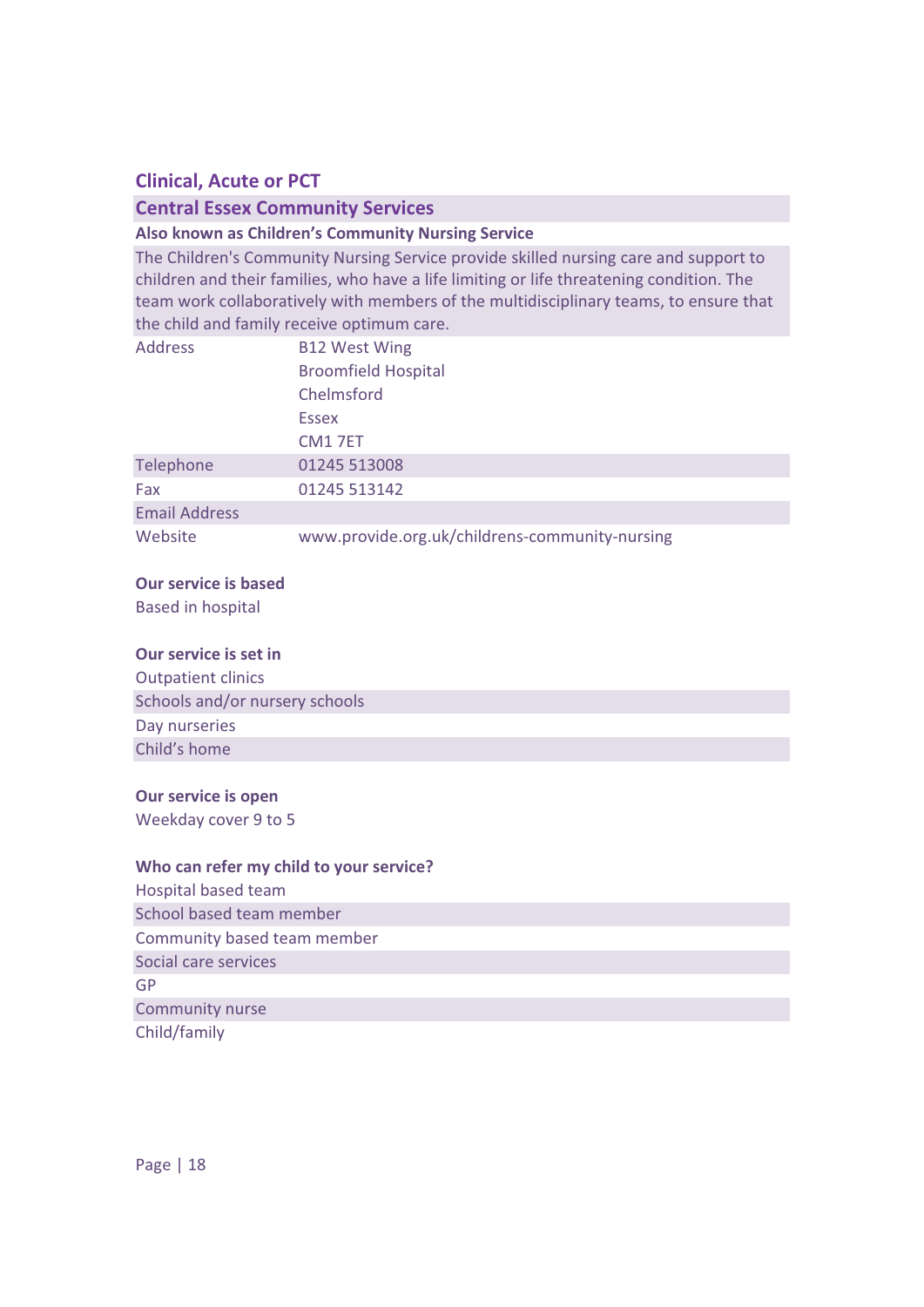# **Colchester Hospital University FT (CHUFT)**

# **Also known as Acute Paediatric, Community Paediatric Team and Paediatric Outreach Nursing Team.**

As a team we aim to provide support to children and families where there is a nursing or medical need. Whilst there is not a dedicated palliative care service we work closely with all other agencies to offer as much care in the community and child's home as possible.

| <b>Address</b>       | <b>Colchester General Hospital</b><br><b>Turner Road</b><br>Colchester<br><b>Essex</b><br>CO <sub>4</sub> 5JL |
|----------------------|---------------------------------------------------------------------------------------------------------------|
| Telephone            | 01206 744234                                                                                                  |
| Fax                  |                                                                                                               |
| <b>Email Address</b> |                                                                                                               |
| Website              | www.colchesterhospital.nhs.uk/childrens services.shtml                                                        |

## **Our service is based**

Based in the community Based in hospital

# **Our service is set in**

| <b>Outpatient clinics</b>       |
|---------------------------------|
| <b>Community based clinics</b>  |
| Schools and/or nursery schools  |
| Children's centres              |
| <b>Child Development Centre</b> |
| Day units                       |
| Child's home                    |
| Hospice if required             |

# **Our service is open**

Seven days a week 9–5/ad hoc cover for End of Life by PONT Telephone advice from acute paediatric colleagues and tertiary units at times.

| Hospital based team         |
|-----------------------------|
| School based team member    |
| Community based team member |
| Social care services        |
| GP                          |
| Community nurse             |
| Child/family                |
| Allied H.P.                 |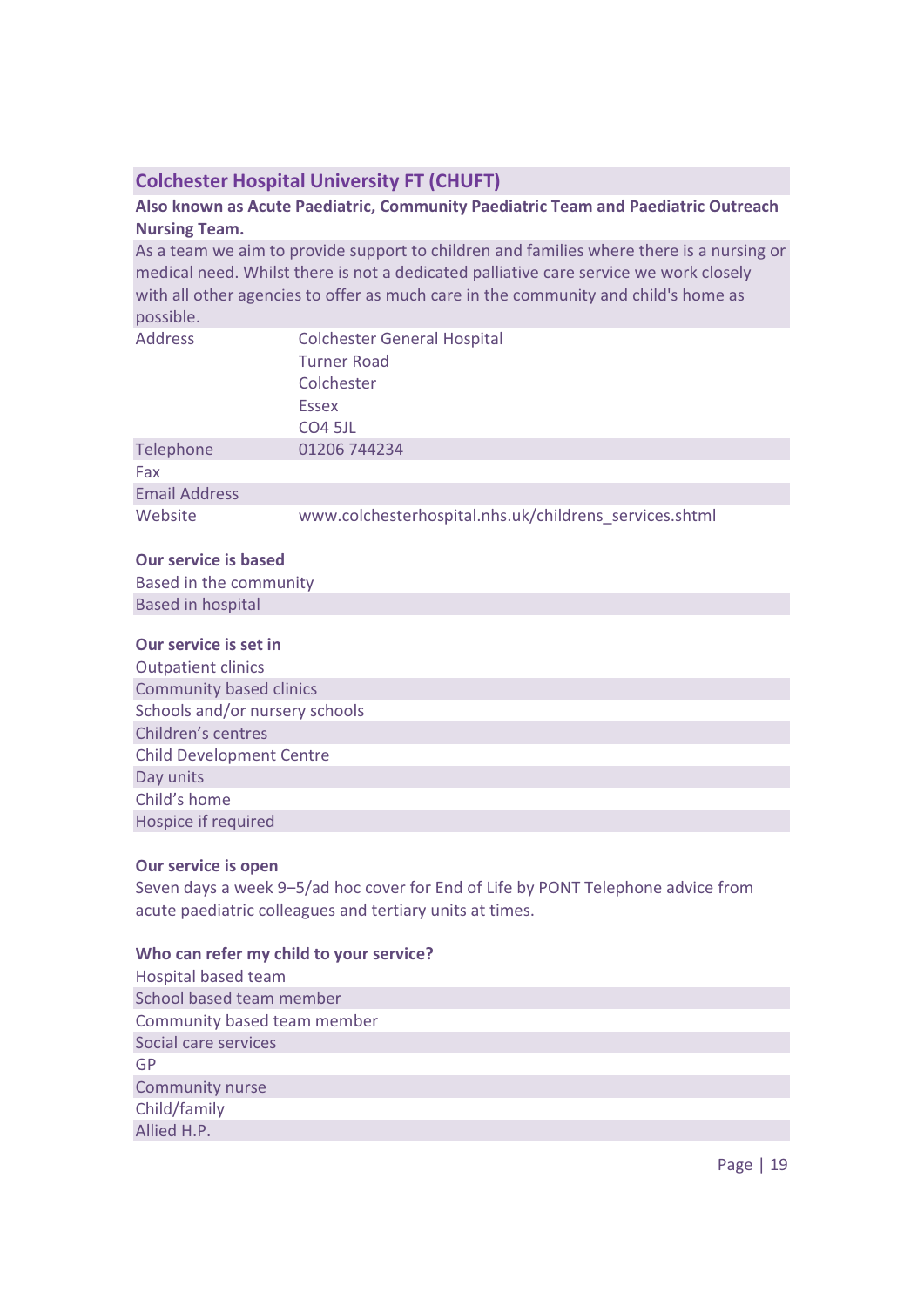# **Hertfordshire Community NHS Trust (West Essex)**

# **Also known as Community Children's nursing**

Highly qualified team of registered sick children's nurses with extensive experience of caring for children and young people with life-limiting and life-threatening conditions in a variety of community settings.

| <b>Address</b>       | <b>Child Development Centre</b>           |
|----------------------|-------------------------------------------|
|                      | <b>Florence Nightingale Health Centre</b> |
|                      | <b>Minton Lane</b>                        |
|                      | Harlow                                    |
|                      | <b>Essex</b>                              |
|                      | <b>CM17 9TG</b>                           |
| Telephone            | 01279 692607                              |
| Fax                  | 01279 692628                              |
| <b>Email Address</b> |                                           |
| Website              | <b>Hertfordshire Community NHS Trust</b>  |

#### **Our service is based**

Based in the community

## **Our service is set in**

Outpatient clinics Schools and/or nursery schools Child Development Centre Child's home

# **Our service is open**

7 day service 8am-8pm including bank holidays. Out of hours for end of life care.

| Hospital based team         |  |
|-----------------------------|--|
| School based team member    |  |
| Community based team member |  |
| Social care services        |  |
| GP                          |  |
| Community nurse             |  |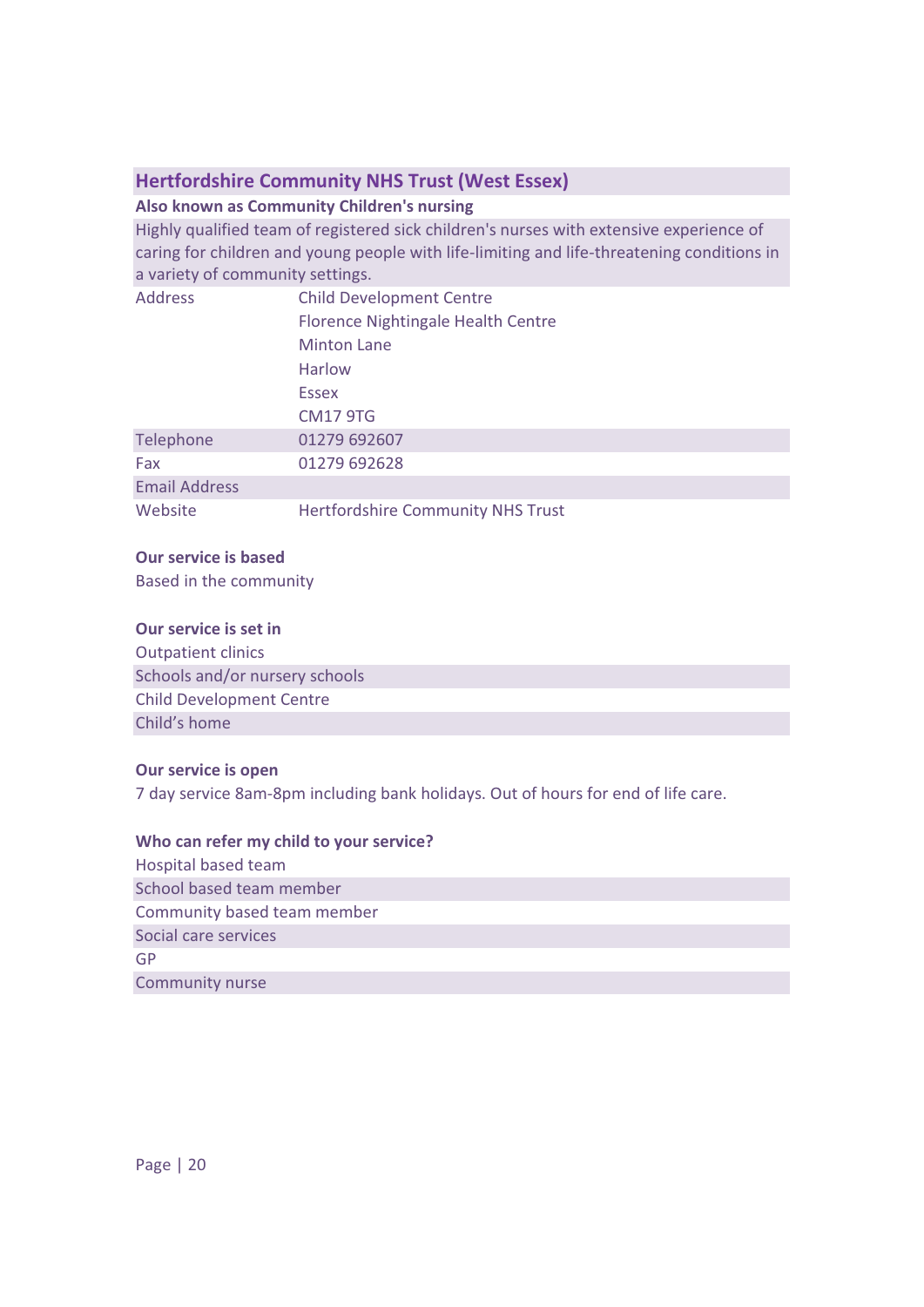# **Hospice East Anglia's Children's Hospices (EACH)**

EACH comprises of 3 locality based multi-disciplinary services - EACH Milton, EACH Quidenham, EACH The Treehouse, Ipswich and the EACH True Colours Symptom Management Team.

Families living in West Essex are usually supported by the team based in Milton. Families living in North and East Essex are usually supported by the team at the Treehouse, Ipswich.

EACH provides care and support to families who have a child or young person living with life-threatening conditions and/or complex healthcare needs or are bereaved of a child or young person. Services include end of life care, symptom management, short breaks (overnight or day care), family and sibling support and bereavement care, music therapy, specialist play, library and information services.

| <b>Address</b>                         | <b>EACH Milton</b> | <b>EACH The Treehouse</b>     |
|----------------------------------------|--------------------|-------------------------------|
|                                        | <b>Church Lane</b> | <b>St Augustine's Gardens</b> |
|                                        | <b>Milton</b>      | Ipswich                       |
|                                        | Cambridgeshire     | <b>Suffolk</b>                |
|                                        | <b>CB24 6AB</b>    | <b>IP3 8 NS</b>               |
| Telephone for Milton hospice care team |                    | 01223 815100                  |
| Telephone for The Treehouse care team  |                    | 01473 271334                  |
| Telephone for Symptom Management Team  |                    | 08454 501053 (Local rate)     |
| Fax                                    |                    |                               |
| <b>Email Address</b>                   |                    |                               |
| Website                                | www.each.org.uk    |                               |

#### **Our service is based**

Services provided in choice of place of care - home, hospice, hospital and wider community

# **Our service is set in**

Choice of place of care – home, hospice, hospital and wider community

# **Our service is open**

The service is available 24/7.

# **Who can refer my child to your service?**

Referrals are considered from any source with the permission of the child/young person and family as appropriate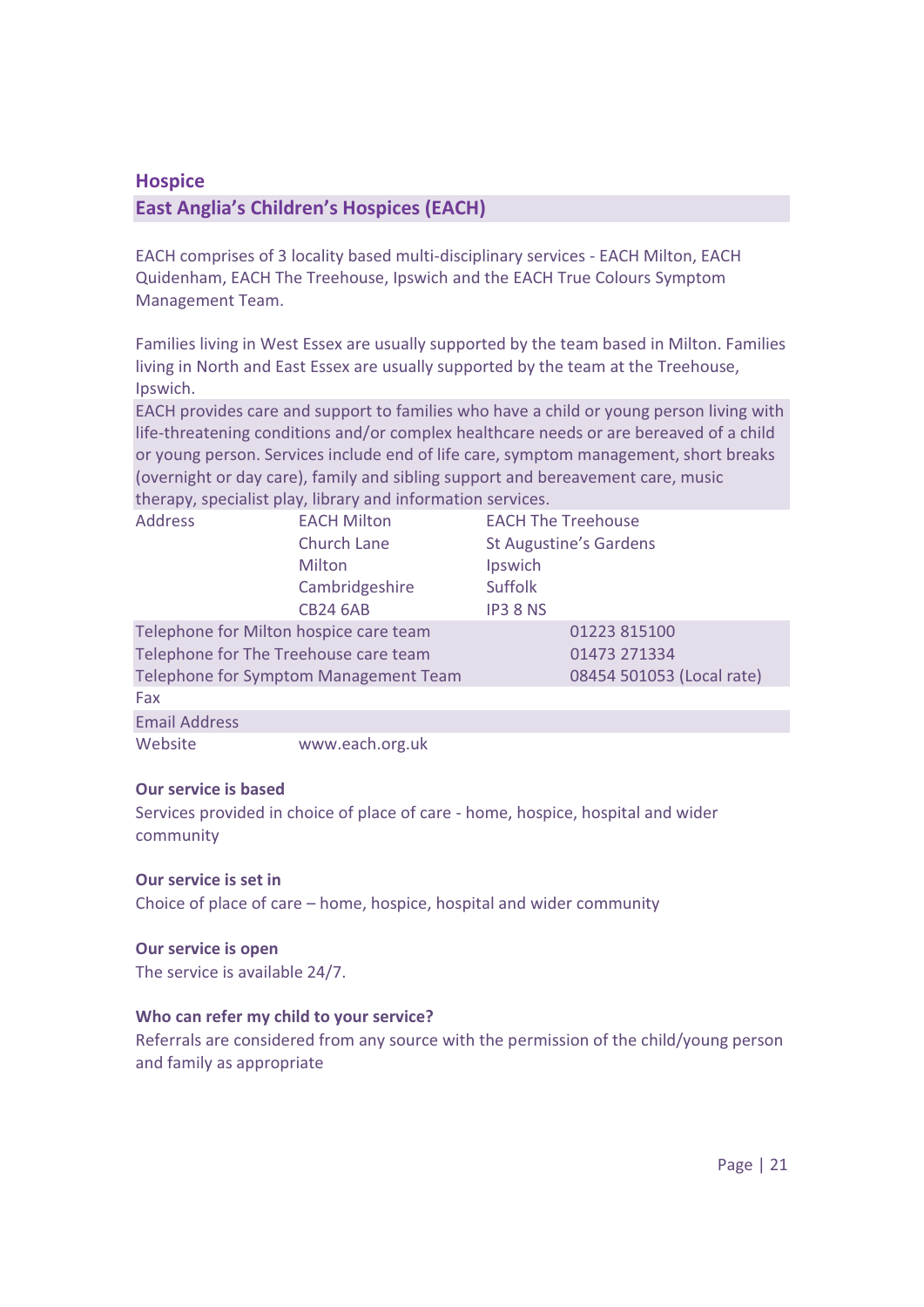# **Farleigh Hospice**

## **Also known as Yo - Yo Project**

The yo-yo project provides pre and post bereavement support to children, families and young adults (from 4 to 18) who live in the mid Essex locality.

| Address              | Farleigh Hospice,               |
|----------------------|---------------------------------|
|                      | North Court Road'               |
|                      | Chelmsford                      |
|                      | <b>Essex</b>                    |
|                      | CM <sub>1</sub> 7FH             |
| Telephone            | 01245 457300                    |
| Fax                  | 01245 457406                    |
| <b>Email Address</b> | yoyoproject@farleighhospice.org |
| Website              | www.farleighhospice.org         |

## **Our service is based**

Hospice based

## **Our service is set in**

Outpatient clinics Schools and/or nursery schools Children's centres Child's home Where ever it is needed for the child - very flexible

#### **Our service is open**

Weekday cover 9 to 5 Some evening and weekend work planned for the coming year 2011

#### **Who can refer my child to your service?**

| Hospital based team                                                                  |
|--------------------------------------------------------------------------------------|
| School based team member                                                             |
| Community based team member                                                          |
| Social care services                                                                 |
| GP                                                                                   |
| <b>Community nurse</b>                                                               |
| Child/family                                                                         |
| Community mental health staff, police, hospice staff, anyone who feels a child needs |

support including self and family referrals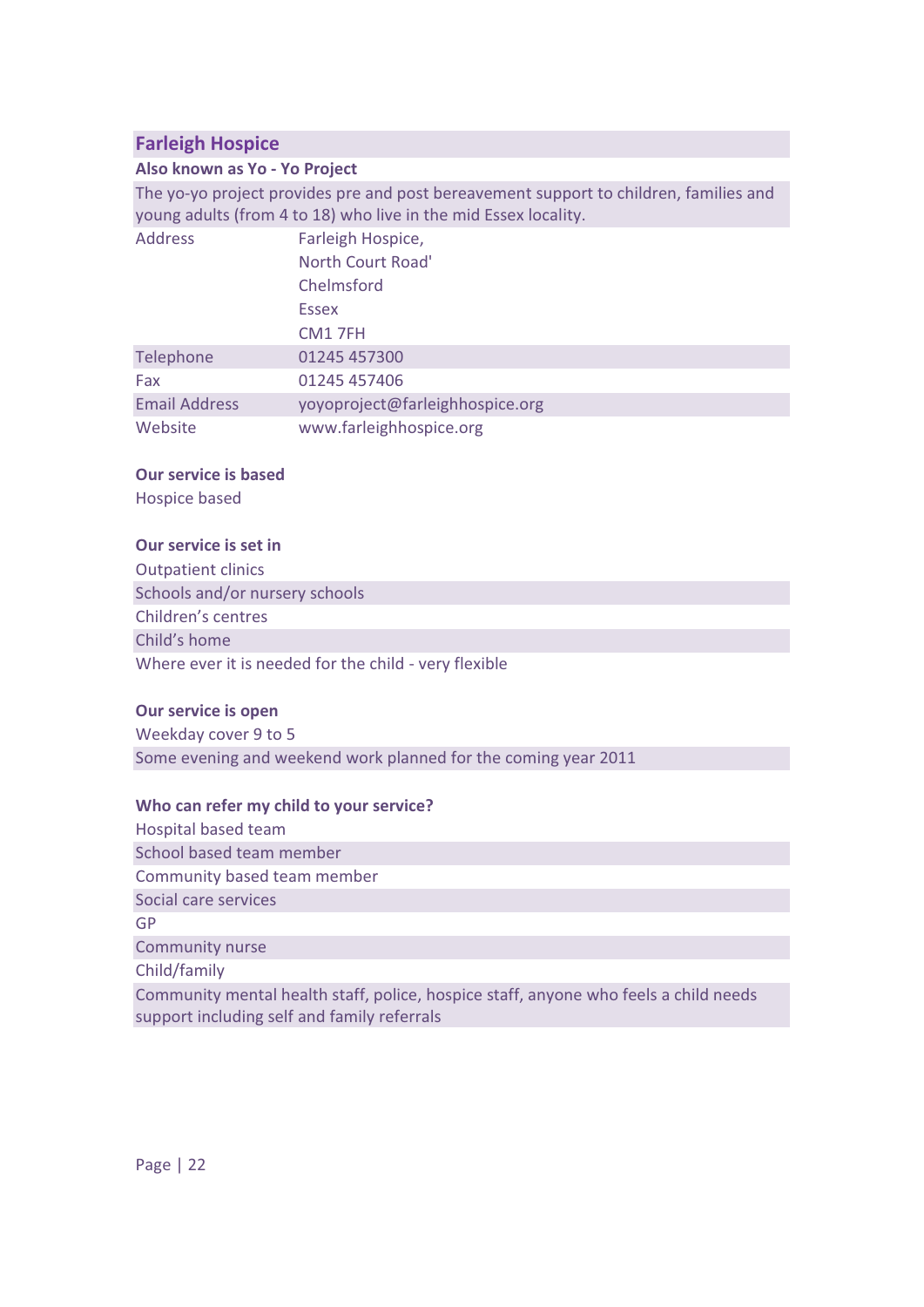# **Haven House Children's Hospice**

Short break care for children up to 19 years old. Crisis care for social/health reasons or transition from hospital to home. Use of Bereavement Suite for children & their families. Play & Music Specialists offer activities such as singing and sensory play. Toy home loans, coffee mornings, under 5s play group, and sibling support on offer; also complementary therapies i.e. reflexology for parents.

| <b>Address</b>       | The White House,           |
|----------------------|----------------------------|
|                      | Mallinson Park,            |
|                      | <b>High Road</b>           |
|                      | <b>Woodford Green</b>      |
|                      | <b>Essex</b>               |
|                      | IG8 9LB                    |
| Telephone            | 0208 505 9944              |
| Fax                  | 0208 498 0144              |
| <b>Email Address</b> | enquries@havenhouse.org.uk |
| Website              | www.havenhouse.org.uk      |

## **Our service is based**

Based in the community

# **Our service is set in**

Hospice TOTs (under 5) group in children's ctr, youth club for children with disabilities on Friday nights local ctr

# **Our service is open**

24 hour care, seven days a week

| Hospital based team         |  |
|-----------------------------|--|
| School based team member    |  |
| Community based team member |  |
| Social care services        |  |
| GP                          |  |
| Community nurse             |  |
| Child/family                |  |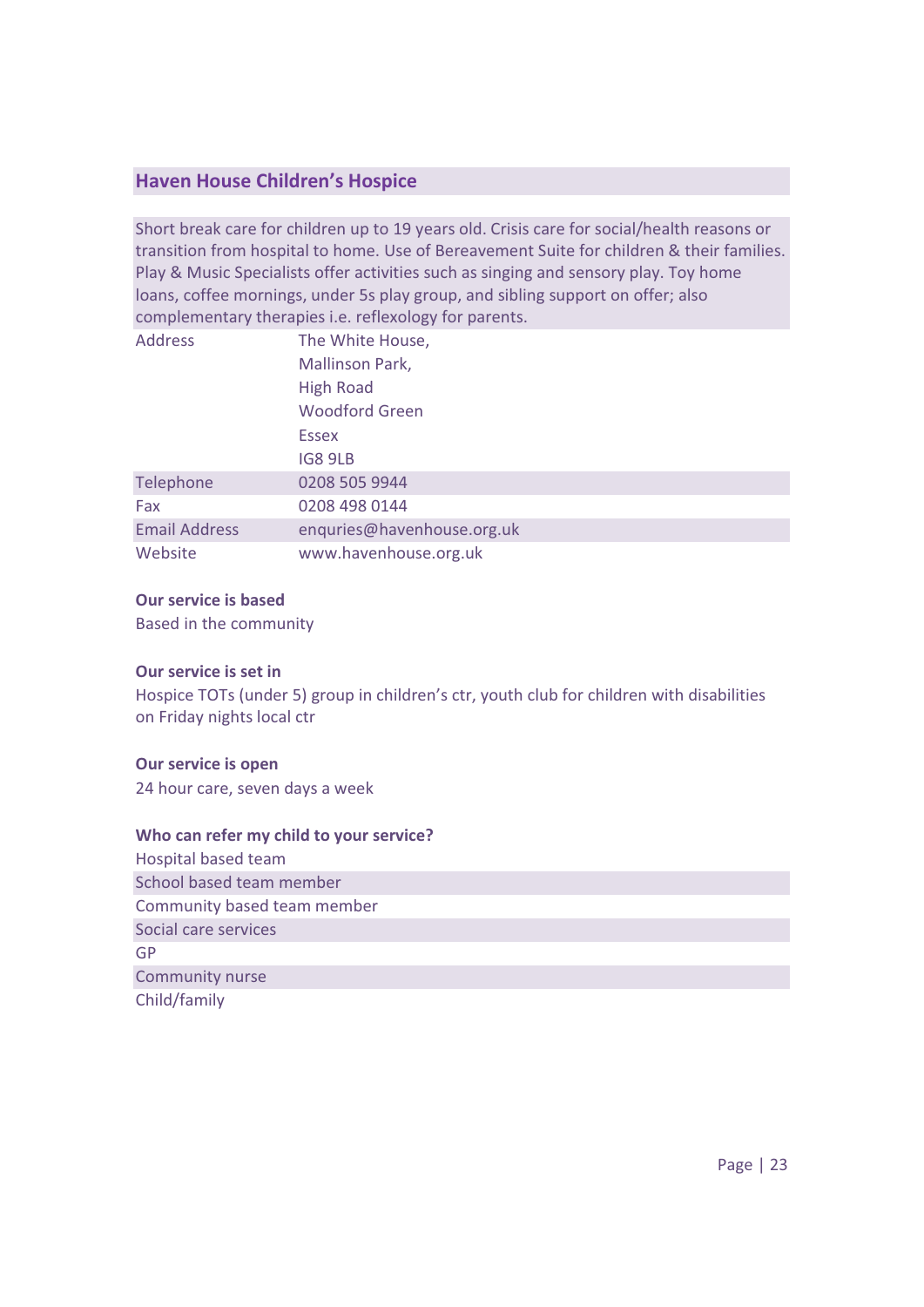# **Little Havens Children's Hospice**

A Hospice Service for life limited and life threatened children and their families across Essex. Regular respite stays, end of life care, symptom control, post bereavement care and family support are available. Care is holistic and provided by a multi disciplinary team, and is available 365 days per year.

| Address              | Daws Heath Road,          |
|----------------------|---------------------------|
|                      | Thundersley               |
|                      | <b>Benfleet</b>           |
|                      | <b>Essex</b>              |
|                      | SS7 2LH                   |
| Telephone            | 01702 552200              |
| Fax                  | 01702 556712              |
| <b>Email Address</b> |                           |
| Website              | www.havenshospices.org.uk |

#### **Our service is based**

Based in the community Hospice based

#### **Our service is set in**

Within the hospice

# **Our service is open**

24 hour care, seven days a week

| Hospital based team         |  |
|-----------------------------|--|
| School based team member    |  |
| Community based team member |  |
| Social care services        |  |
| GP                          |  |
| <b>Community nurse</b>      |  |
| Child/family                |  |
| Anyone can refer            |  |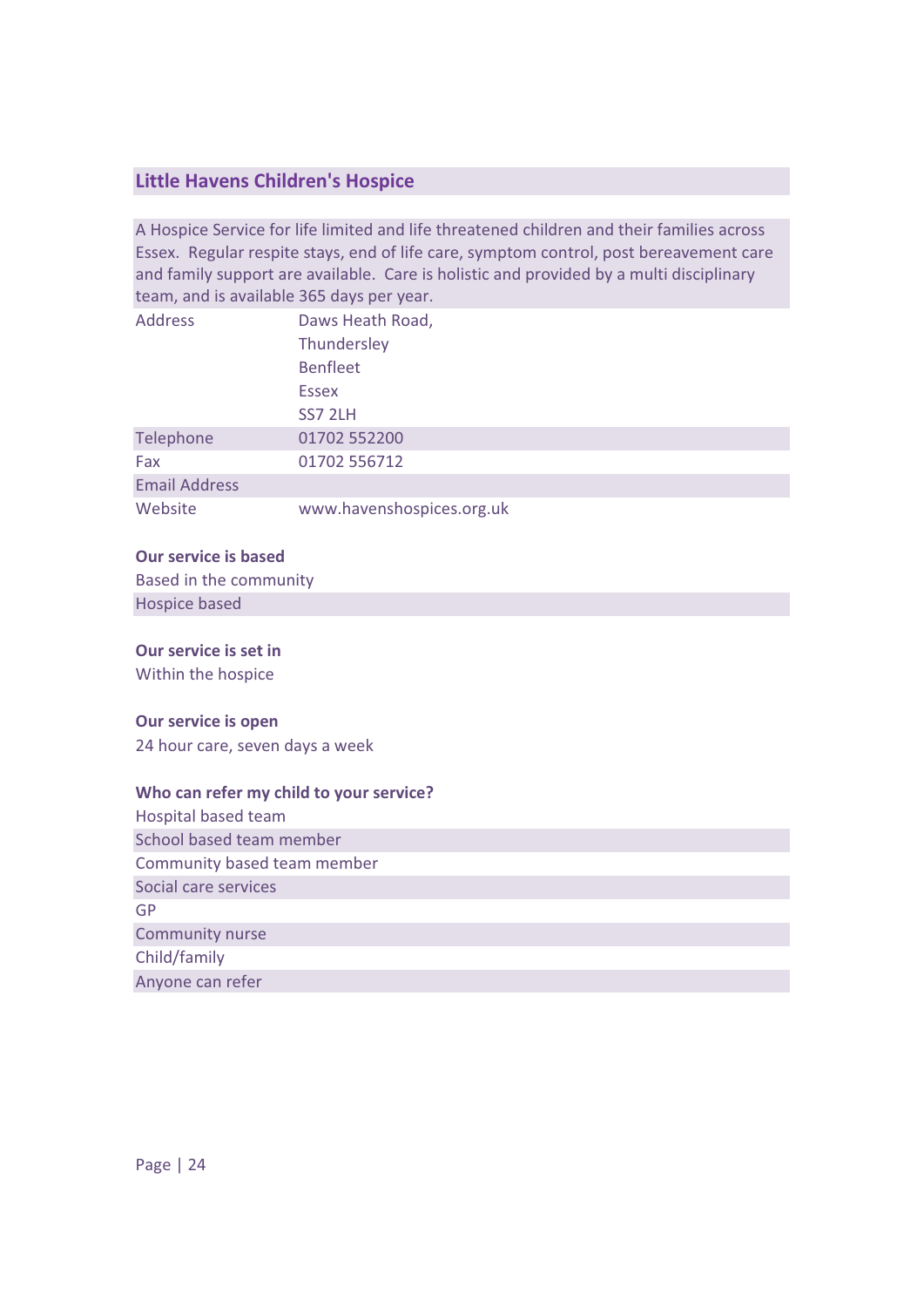# **St. Luke's Hospice**

**Also known as Luke's Counselling Service for Children & Young People** 

The service offers pre bereavement and post bereavement support, counselling and groups for children and young people aged 5 - 19 years, youth work support, counselling and groups for young people living with/or affected by cancer and any other life limiting disease, telephone advice and support for families and professionals, training and education, collaborative working with other professionals.

| <b>Address</b>       | St. Luke's House                      |
|----------------------|---------------------------------------|
|                      | 22 Lampits Hill                       |
|                      | Corringham                            |
|                      | <b>Essex</b>                          |
|                      | <b>SS17 9AL</b>                       |
| Telephone            | 01375 648175                          |
| Fax                  | 01375 648177                          |
| <b>Email Address</b> | Lukes@stlukeshouse.org.uk             |
| Website              | www.stlukeshospice/lukes-children.asp |

#### **Our service is based**

Based in the community Help and support is also available at St. Luke's Hospice.

# **Our service is set in**

Community based clinics Schools and/or nursery schools Children's centres Child's home St Luke' House & St Luke's Hospice

# **Our service is open**

Weekday cover 9 to 5

# **Who can refer my child to your service?**

Hospital based team School based team member Community based team member Social care services GP Community nurse

Child/family

Anyone can refer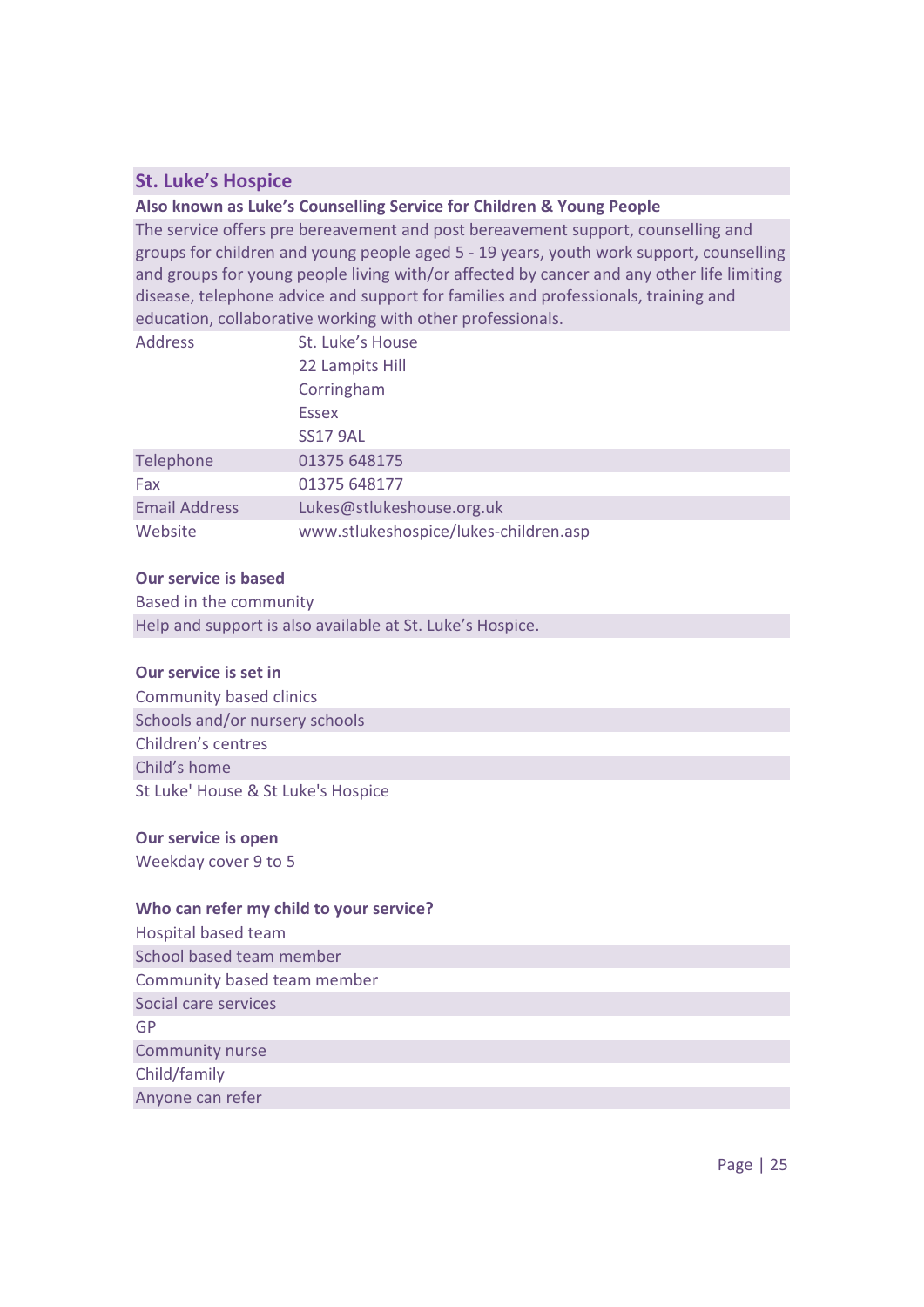# **The J's Hospice**

The J's @ Home is a specialised palliative care service for life limited young adults (18- 40), this service is provided free of charge in the patient's own homes. The service offers respite, EOL care and psychosocial care. The team comprises of trained nurses and carers who encourage the young people to lead full lives despite their illness.

| <b>Address</b>       | <b>36A Church Street</b>        |
|----------------------|---------------------------------|
|                      | <b>Great Baddow</b>             |
|                      | <b>Chelmsford Essex CM2 7HY</b> |
| Telephone            | 01245 475474                    |
| Fax                  | 01245 478940                    |
| <b>Email Address</b> | info@thejshospice.org.uk        |
| Website              | www.thejshospice.org.uk         |

# **Our service is based**

Based in the community

## **Our service is set in**

In Young Adults home

#### **Our service is open**

Weekday cover 9 to 5

#### **Who can refer my child to your service?**

Hospital based team School based team member Community based team member Social care services GP Community nurse Child/family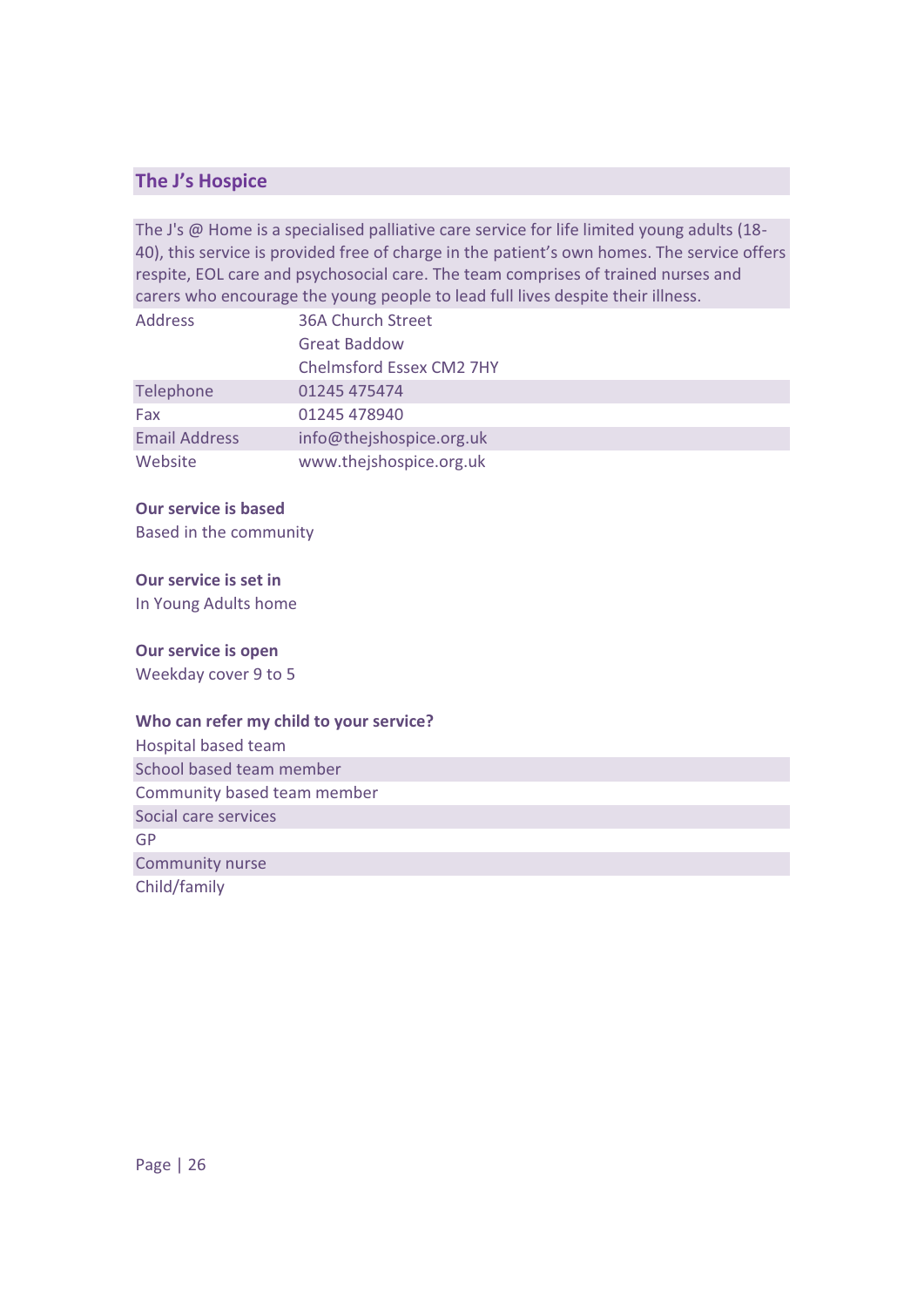# **Hertfordshire**

# **Clinical, Acute or PCT**

# **East and North Hertfordshire NHS Trust**

# **Also known as Children's Community Nursing service**

We provide a service to the children and young people with a Hertfordshire GP and living in the East and North Hertfordshire geographical area. The staff are fully trained in the management of children and young people with life limiting condition and also have the support of a Children's Continuing care service who will provide respite in the home

| <b>Address</b>       | The Lister Hospital   |
|----------------------|-----------------------|
|                      | <b>Coreys Mill Rd</b> |
|                      | Stevenage             |
|                      | Hertfordshire         |
|                      | SG14AB                |
| Telephone            | 01438 284990          |
| Fax                  |                       |
| <b>Email Address</b> |                       |
| Website              |                       |

#### **Our service is based**

Based in hospital The service is one service based on 2 sites

#### **Our service is set in**

Schools and/or nursery schools Child's home

#### **Our service is open**

Weekday cover 9 to 5 plus emergency out of hours care Moving to a 7 day a week service in 2011

#### **Who can refer my child to your service?**

Hospital based team GP Community nurse Child/family Other regional centres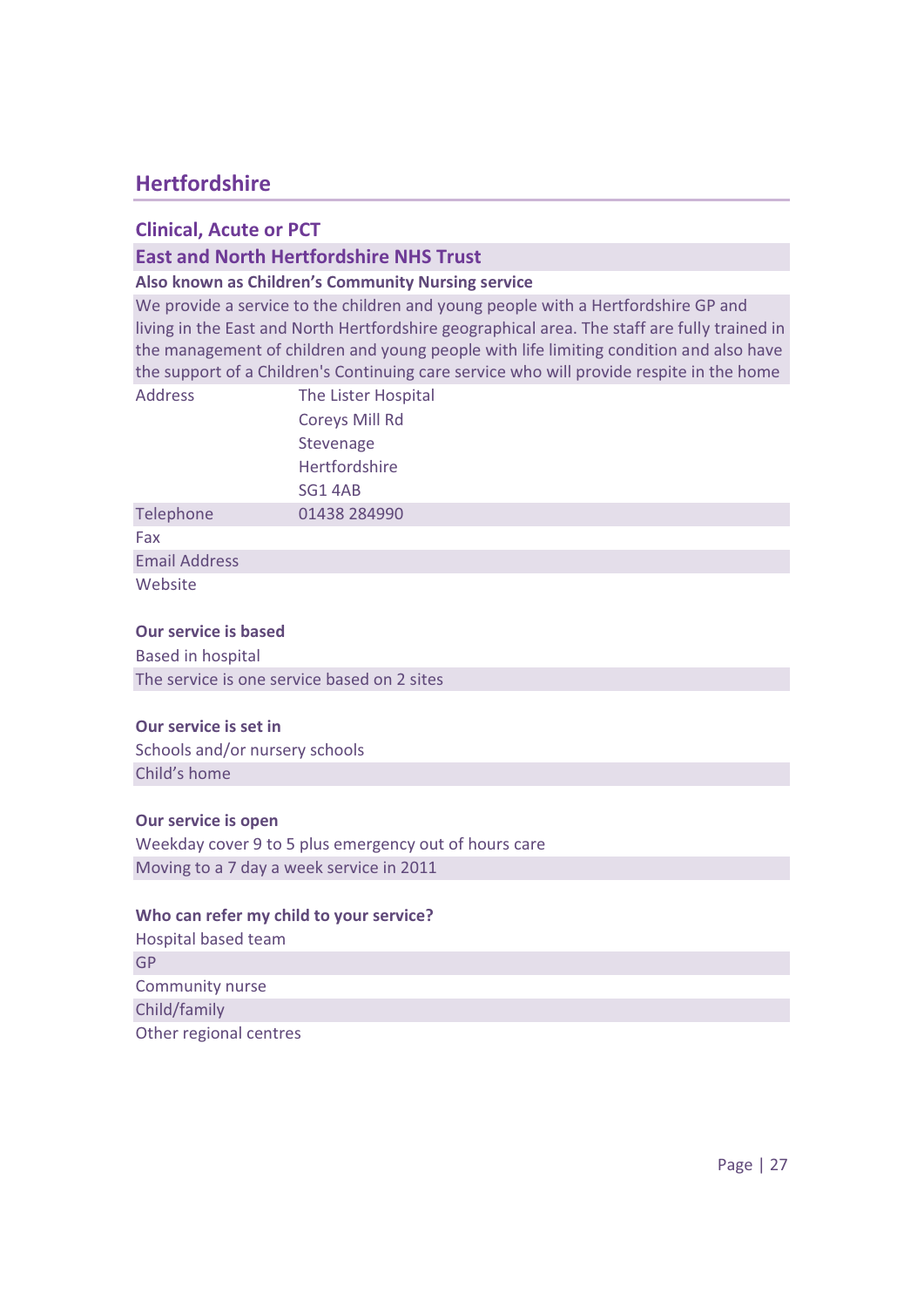# **Hertfordshire Community NHS Trust**

**Also known as Children's Community and Specialist Nurses in West Hertfordshire**  We are a generic Children's Community Nursing team who offer any nursing need in the community. We have a large varied caseload which includes oncology and special needs

| <b>Address</b>       | Unit 1                                                   |
|----------------------|----------------------------------------------------------|
|                      | Old School House                                         |
|                      | <b>Hemel Hempstead</b>                                   |
|                      | <b>Hertfordshire</b>                                     |
|                      | $HP2$ 4JD                                                |
| Telephone            | 01442 413420                                             |
| Fax                  | 01442 413420                                             |
| <b>Email Address</b> | They are in the process of getting one, will let us know |
| Website              |                                                          |

## **Our service is based**

Based in the community

## **Our service is set in**

Schools and/or nursery schools Children's centres Child Development Centre Day nurseries Child's home

#### **Our service is open**

We work 8 - 6 weekdays and 9 - 5 weekends. We are in the process of consultation to offer on call until 10pm daily.

| Hospital based team         |  |
|-----------------------------|--|
| School based team member    |  |
| Community based team member |  |
| Social care services        |  |
| GP                          |  |
| Community nurse             |  |
| Any professional            |  |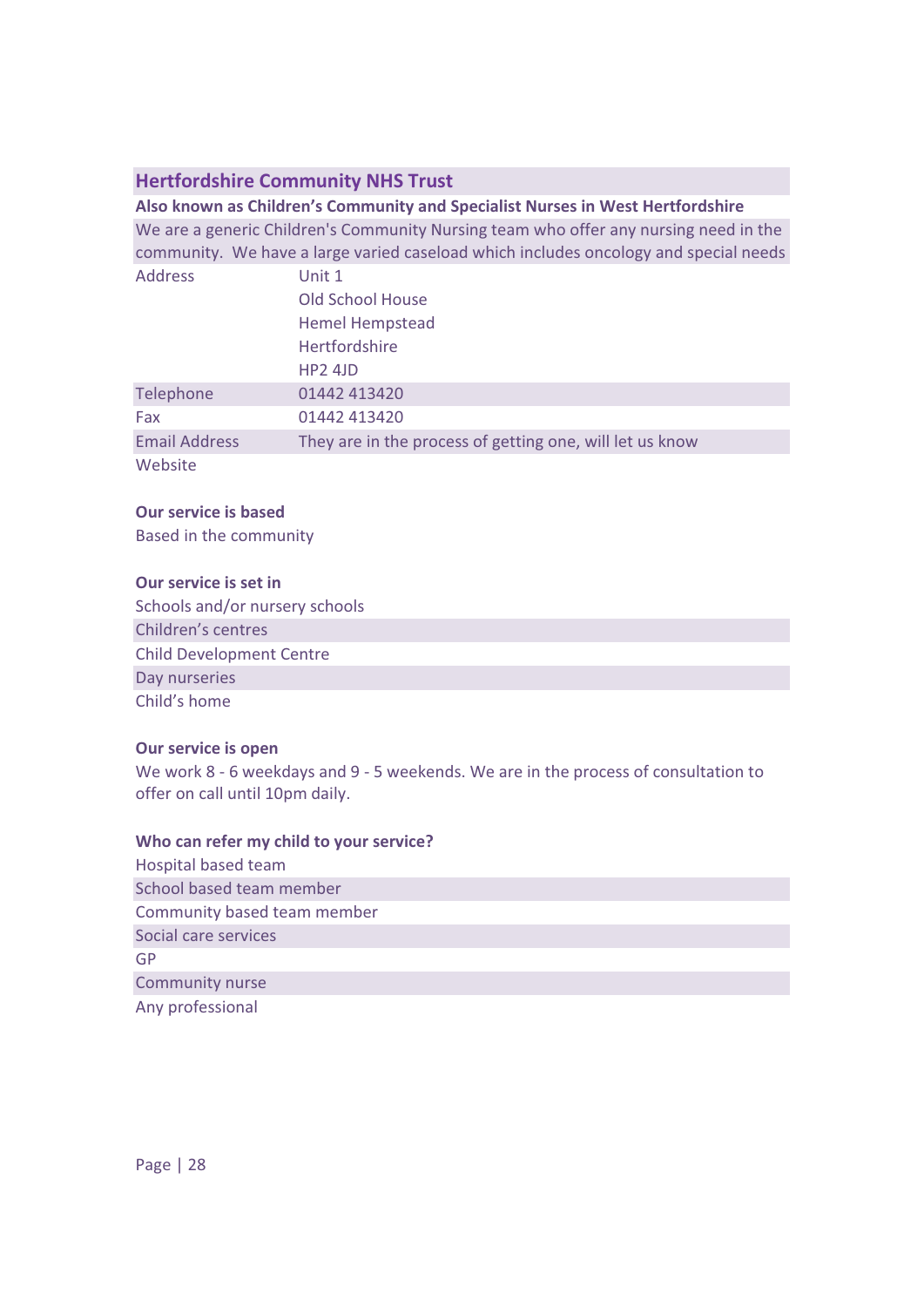# **Hertfordshire Community NHS Trust (YP)**

## **Also known as Young People's Health Transitional Service**

To coordinate the transfer of health care from children to adult services for young people aged 14-21 with complex physical health needs or life limiting conditions in Hertfordshire. The service offers/coordinates ongoing advise, support & training of carers/services on the YP's needs, liaising with other agencies and responsible medical teams (both children's & adults) involved in the YP's care to facilitate the appropriate transfer of care.

| <b>Address</b> | Apsley 1                                                                           |
|----------------|------------------------------------------------------------------------------------|
|                | Post Point 13                                                                      |
|                | <b>Brindley Way</b>                                                                |
|                | <b>Hemel Hempstead</b>                                                             |
|                | Hertfordshire                                                                      |
|                | HP3 9BF                                                                            |
| Telephone      | 01442 454668                                                                       |
| Fax            | 01923 471219                                                                       |
|                | Email Address: No service specific email address. Please ring office base          |
|                | Website: www.hertschs.nhs.uk/services/children/Young_Peoples_Transitional_Service/ |

#### **Our service is based**

Based in the community **Our service can visit young people in**  Schools (in & out of county) Child Development Centre Young person's home Colleges (in & out of county) Short Breaks **Hospice** 

#### **Our service is open**

Weekday cover 9 to 5

# **Who can refer my child to your service?**

Hospital based team School based team member Community based team member Children's and adult Social care services, GP Community nurse **Connexions Hospices** 

Agreement for referral required from parents/young person. Young person must be registered with Hertfordshire GP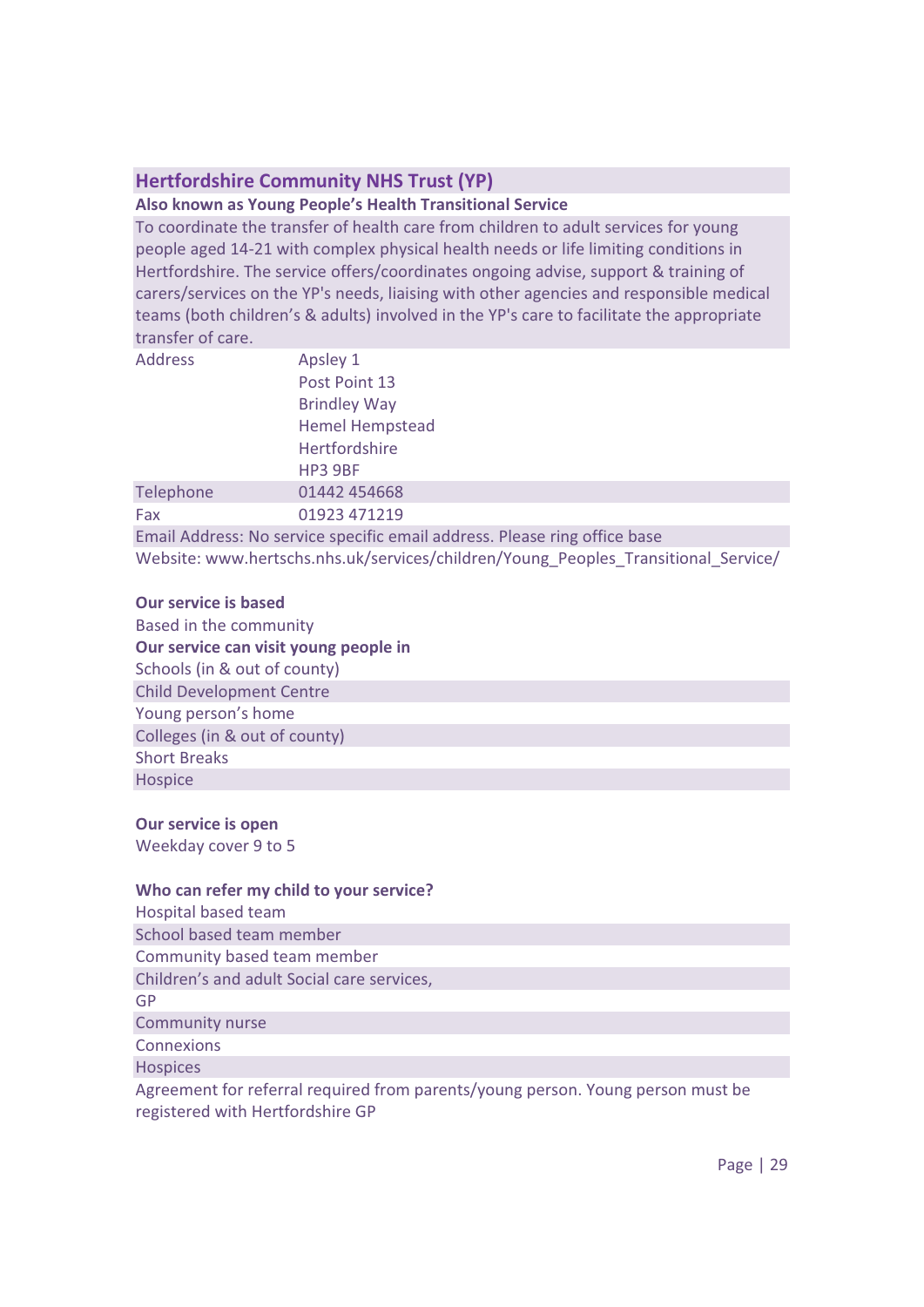# **Hospice Rennie Grove Hospice Care (Iain Rennie Hospice at Home)**

The Pepper Children's nurses provide specialist palliative nursing care for children and young people aged 0-19years across parts of West Hertfordshire and South Buckinghamshire. Service includes short breaks at home, symptom management, end of life care and bereavement support for parents and siblings. Telephone support and advice is available 24/7 and visits can be arranged as necessary.

| <b>Address</b>       | <b>Rennie House</b>               |
|----------------------|-----------------------------------|
|                      | Unit 3                            |
|                      | <b>Icknield Industrial Estate</b> |
|                      | Icknield Way                      |
|                      | <b>Tring</b>                      |
|                      | Hertfordshire                     |
|                      | $HP23$ 4JX                        |
| Telephone            | 01422 890444                      |
| Fax                  | 01442 891276                      |
| <b>Email Address</b> | info@irhh.org                     |
| Website              | www.irhh.org                      |

#### **Our service is based**

Based in the community

#### **Our service is set in**

Child's home

#### **Our service is open**

24 hour care, seven days a week

#### **Who can refer my child to your service?**

Hospital based team School based team member Community based team member Social care services GP Community nurse Child/family Anyone can refer with agreement of child/family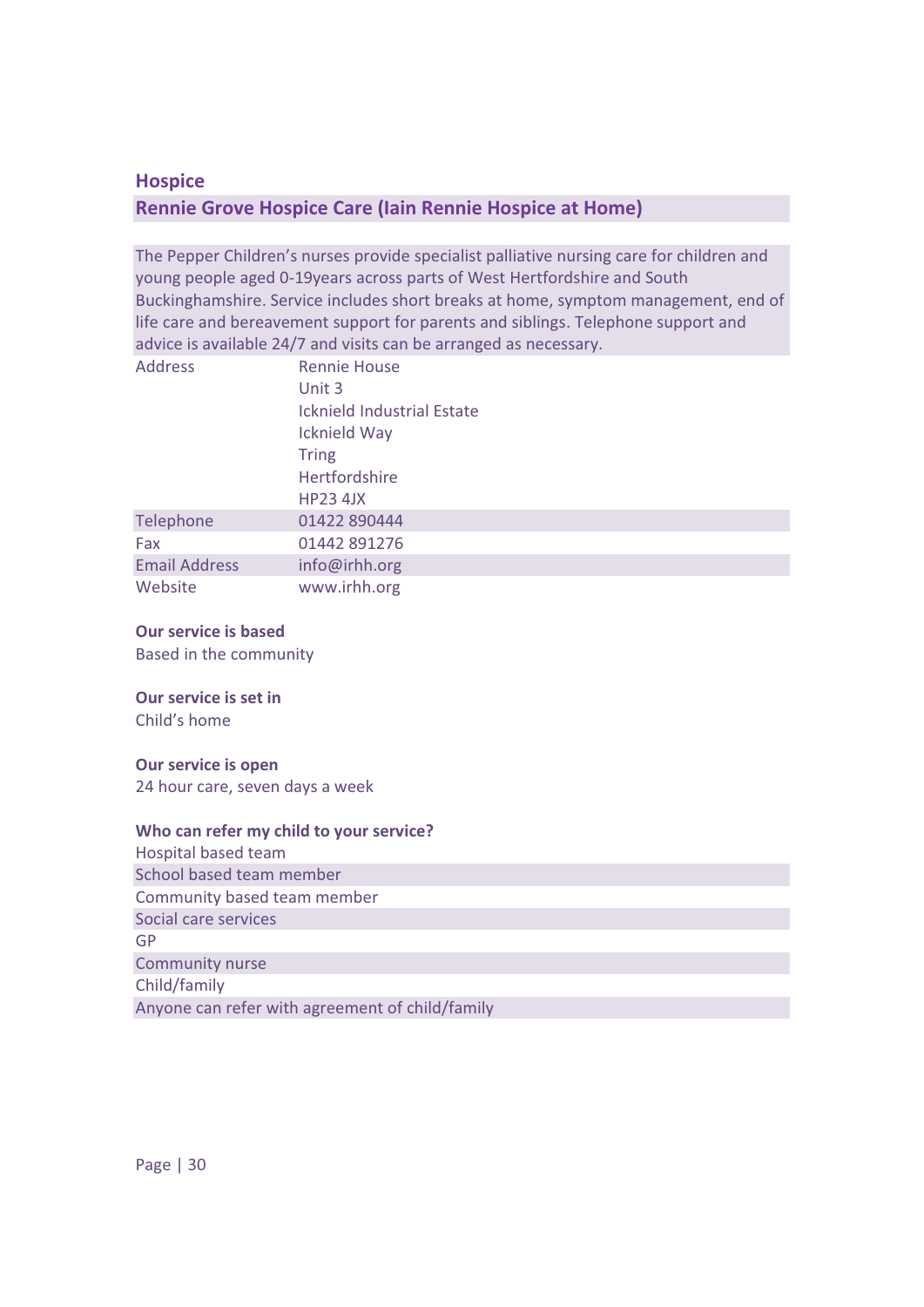# **Norfolk**

# **Bereavement and Support Nelson's Journey**

Nelson's Journey supports bereaved children and young people under 18yrs living in Norfolk. Our range of services includes a full assessment of each child's bereavement needs, one to one support and therapeutic weekend camps. We also provide guidance and information to families and professionals and can support children who have complex bereavement needs and/or learning difficulties.

| Address              | <b>Trafalgar House</b>          |
|----------------------|---------------------------------|
|                      | 4 Meridian Way                  |
|                      | Norwich                         |
|                      | <b>Norfolk</b>                  |
|                      | NR7 OTA                         |
| Telephone            | 01603 431788                    |
| Fax                  | 01603 304873                    |
| <b>Email Address</b> | enquiries@nelsonsjourney.org.uk |
| Website              | www.nelsonsjourney.org.uk       |

#### **Our service is based**

Based in the community

## **Our service is set in**

Outreach work to the family home or the school

#### **Our service is open**

Weekday cover 9 to 5

#### **Who can refer my child to your service?**

Hospital based team School based team member Community based team member Social care services GP Community nurse

Child/family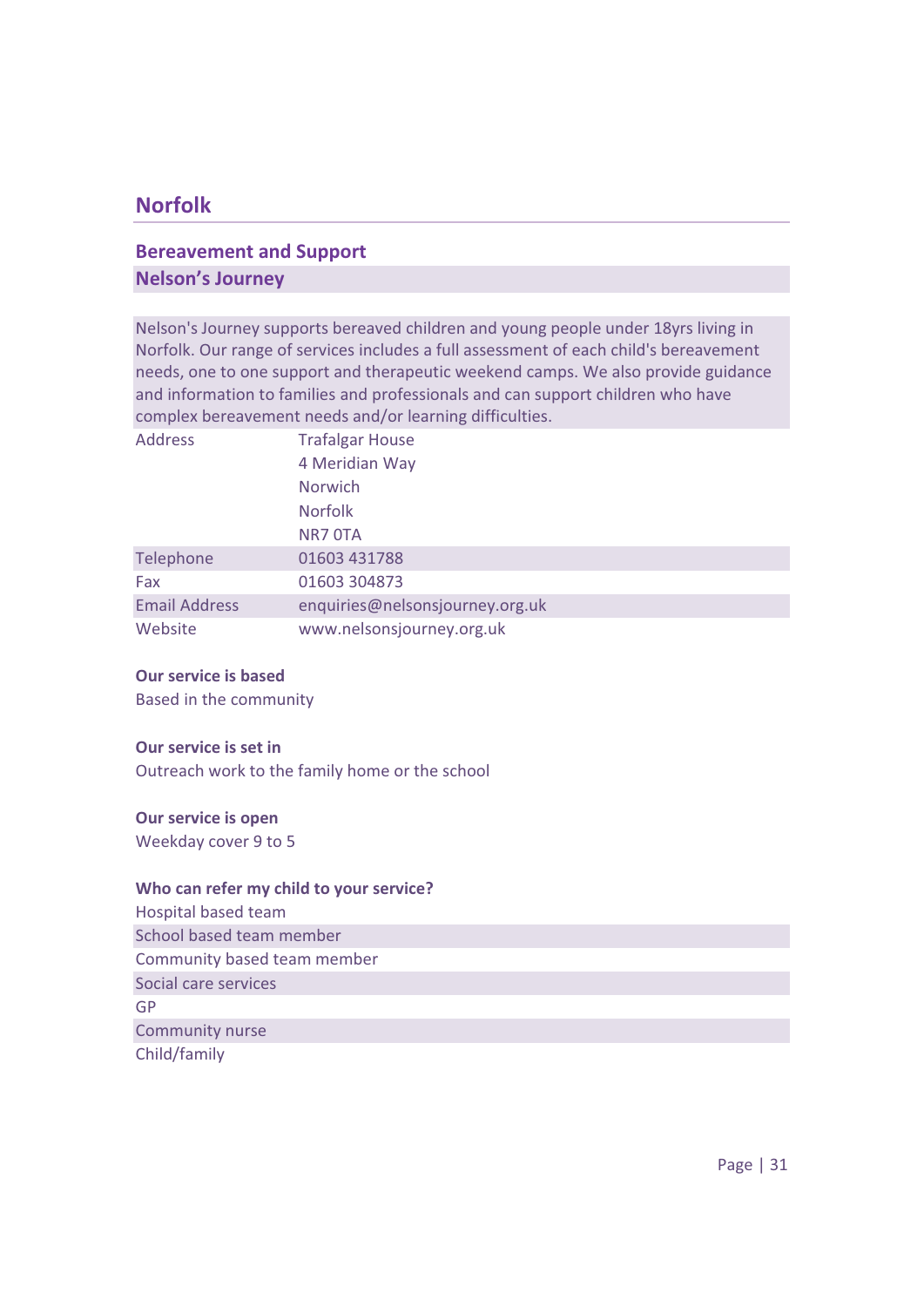# **Clinical, Acute or PCT**

# **Norfolk Community Health & Care CCNT**

**Also known as Children's Community Nursing Team** 

The Children's Community Nursing Team currently provides high quality nursing care for children and young people from birth to 19 years with Complex Health Needs & Life Limiting Conditions in Central and West Norfolk. Children can be cared for at home or in other community settings. The team aims to support parents/carers in the care of their child encouraging competence, confidence and independence.

| <b>Address</b>       | The Children's Centre                    |
|----------------------|------------------------------------------|
|                      | 40 Upton Road                            |
|                      | <b>Norwich</b>                           |
|                      | <b>Norfolk</b>                           |
|                      | NR4 7PA                                  |
| Telephone            | 01603 508943                             |
| Fax                  | 01603 508971                             |
| <b>Email Address</b> | nchc-ccnt@nhs.net                        |
| Website              | www.norfolkcommunityhealthandcare.nhs.uk |

#### **Our service is based**

Based in the community

#### **Our service is set in**

Outpatient clinics Community based clinics Schools and/or nursery schools Children's centres Child Development Centre Child's home

#### **Our service is open**

Weekday cover 9 to 5

## **Who can refer my child to your service?**

Hospital based team School based team member Community based team member Social care services GP Community nurse Child/family Consultant Community / Acute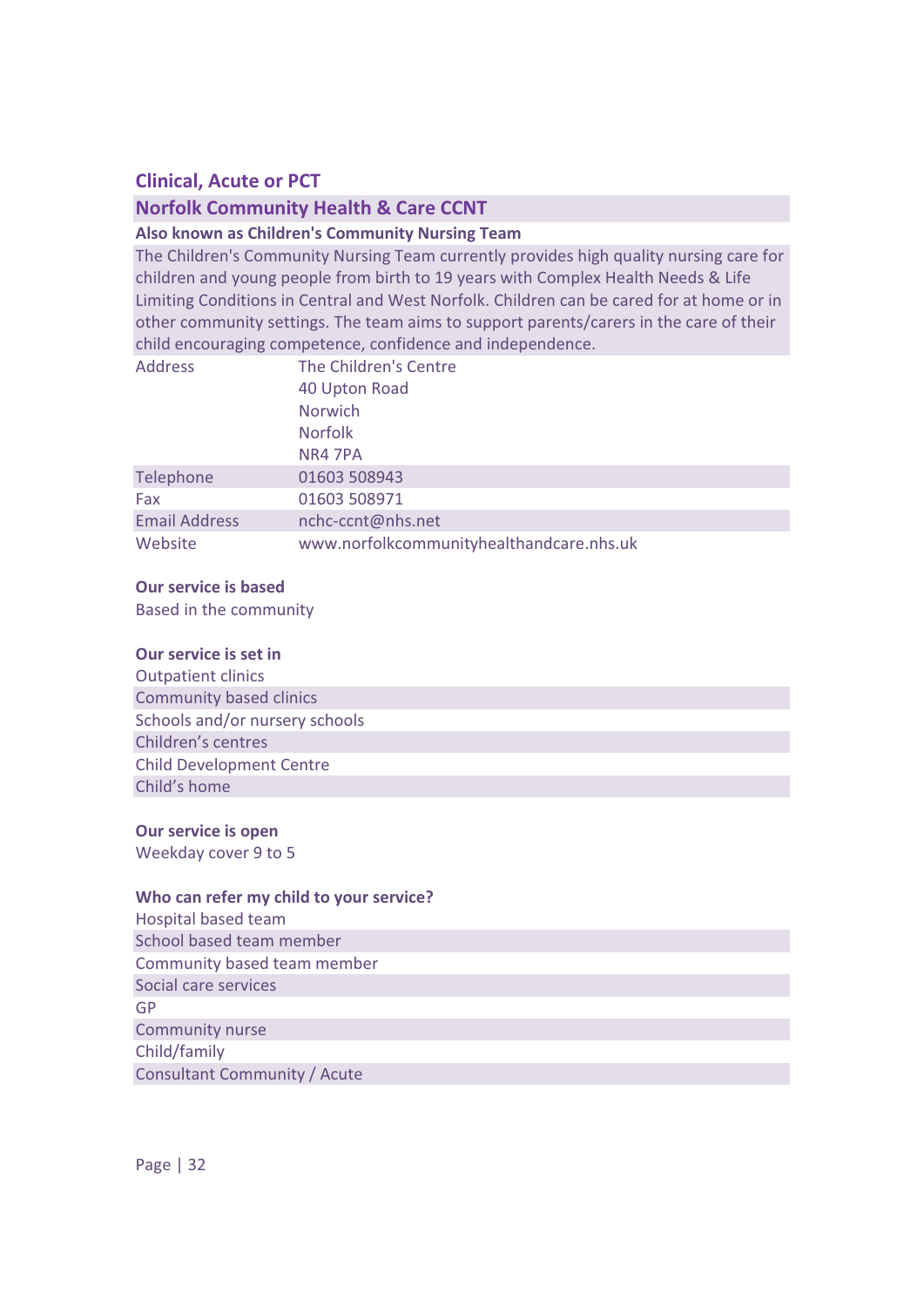# **Queen Elizabeth Hospital Kings Lynn**

## **Also known as Paediatric Community Nursing Team**

Children's community nursing service providing support to families of children and young people with complex health needs requiring nursing interventions, palliative and End of Life care. Catchment area West Norfolk, North Fenland area of Cambridgeshire and South Holland area of Lincolnshire.

| <b>Address</b>       | <b>Gayton Road</b> |
|----------------------|--------------------|
|                      | Kings Lynn         |
|                      | <b>Norfolk</b>     |
|                      | <b>PE30 4ET</b>    |
| Telephone            | 01553 613214       |
| Fax                  | 01553 613212       |
| <b>Email Address</b> |                    |
| Website              | www.qehkl.nhs.uk   |

# **Our service is based**

Based in hospital

# **Our service is set in**

Outpatient clinics Schools and/or nursery schools Child Development Centre Child's home

#### **Our service is open**

Weekday cover 9 to 5

#### **Who can refer my child to your service?**

Hospital based team

Community based team member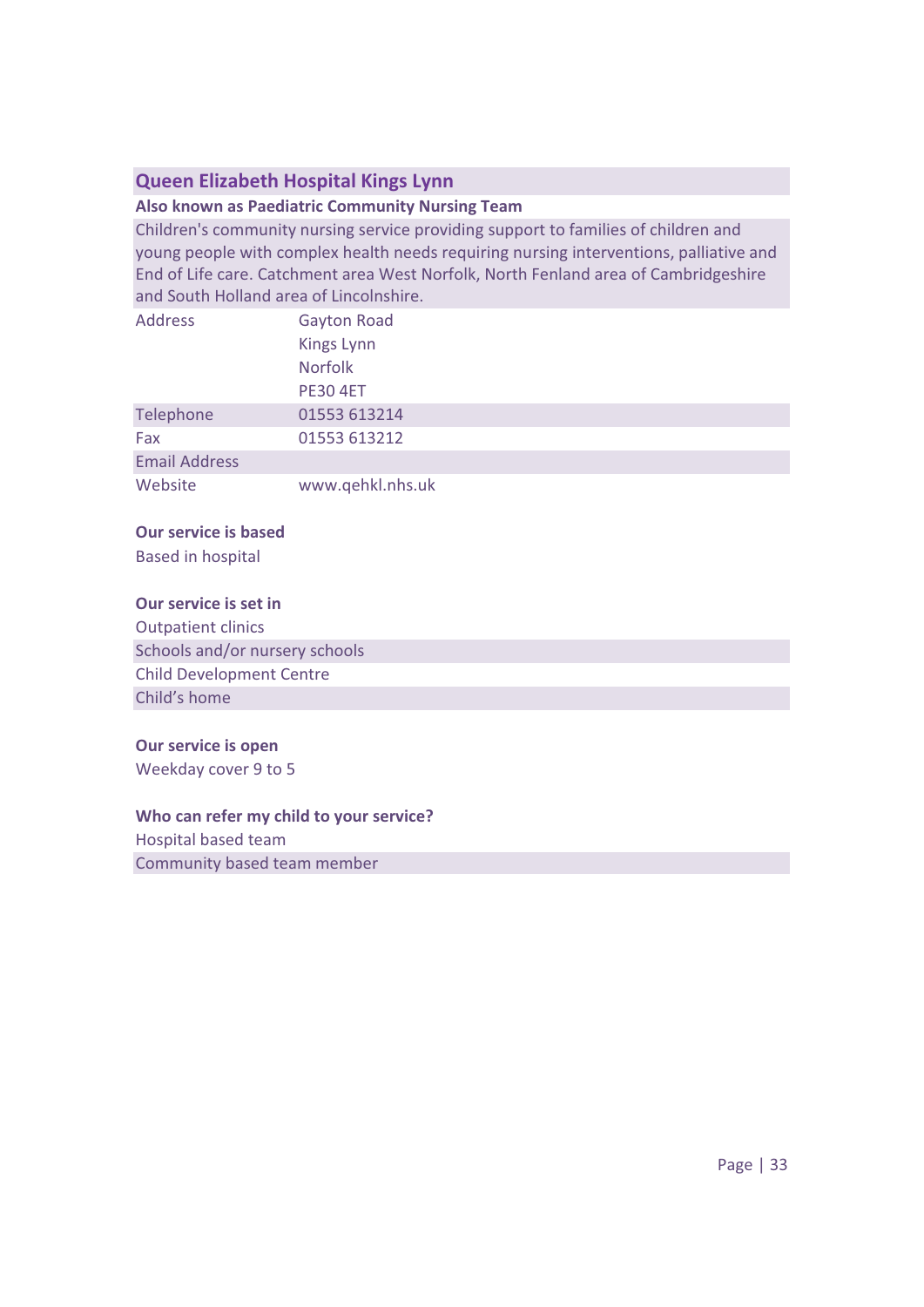# **Hospice East Anglia's Children's Hospices (EACH)**

EACH comprises of 3 locality based multi-disciplinary services - EACH Milton, EACH Quidenham, EACH The Treehouse, Ipswich and the EACH True Colours Symptom Management Team.

Families living in Norfolk are usually supported by the team based in Quidenham. EACH provides care and support to families who have a child or young person living with life-threatening conditions and/or complex healthcare needs or are bereaved of a child or young person. Services include end of life care, symptom management, short breaks (overnight or day care), family and sibling support and bereavement care, music therapy, specialist play, library and information services.

| <b>Address</b>                        | <b>EACH Quidenham</b> |              |  |
|---------------------------------------|-----------------------|--------------|--|
|                                       | <b>Norwich</b>        |              |  |
|                                       | <b>Norfolk</b>        |              |  |
|                                       | <b>NR16 2PH</b>       |              |  |
| Telephone for Quidenham care team     |                       | 01953 888603 |  |
| Telephone for Symptom Management Team |                       | 08454 501053 |  |
| Fax                                   |                       |              |  |
| <b>Email Address</b>                  |                       |              |  |
| Website                               | www.each.org.uk       |              |  |

#### **Our service is based**

Services provided in choice of place of care - home, hospice, hospital and wider community

# **Our service is set in**

Choice of place of care – home, hospice, hospital and wider community

# **Our service is open**

The service is available 24/7.

# **Who can refer my child to your service?**

Referrals are considered from any source with the permission of the child/young person and family as appropriate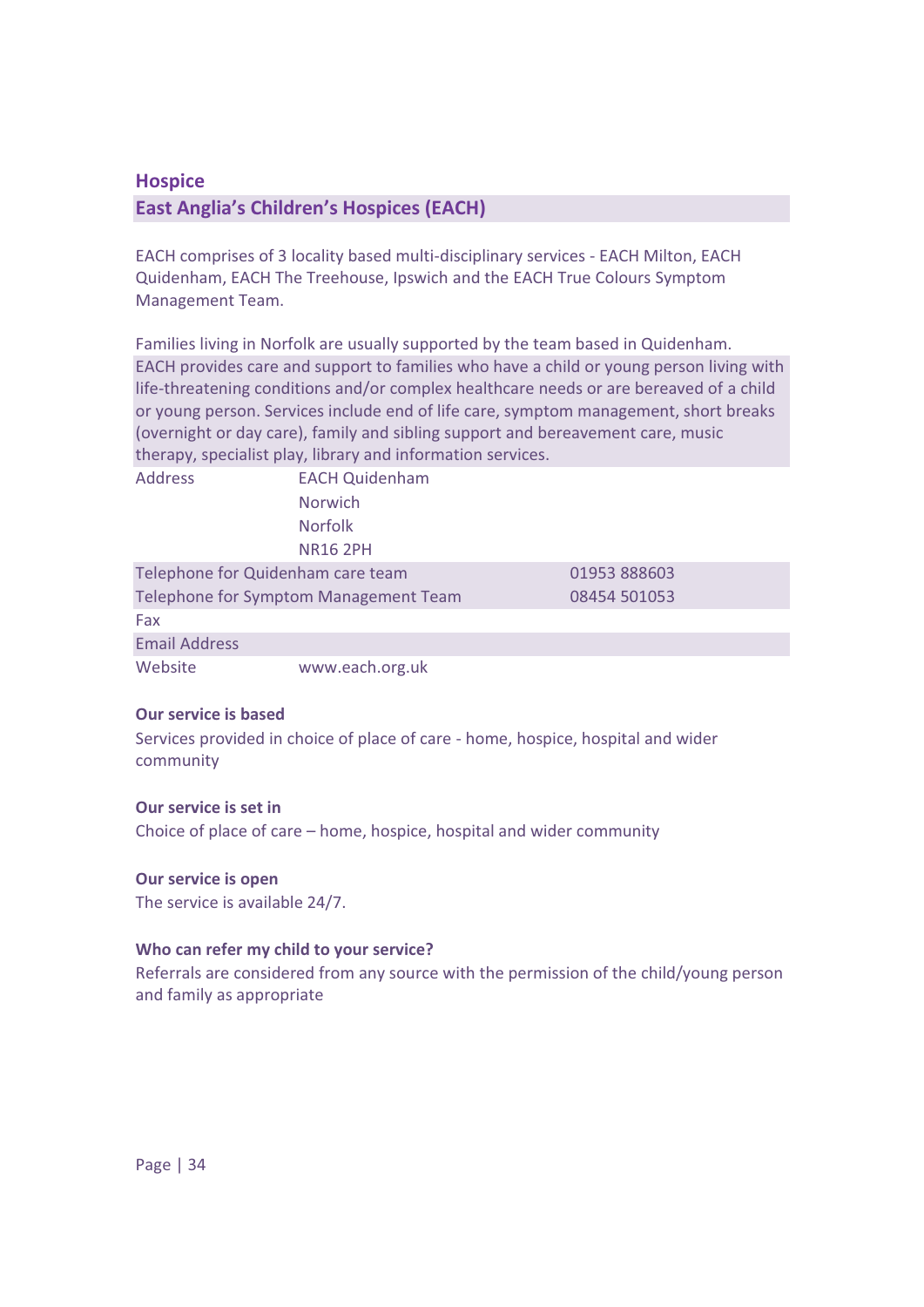# **Suffolk**

# **Activities and short breaks Activities Unlimited**

Activities Unlimited provides services for children and young people with additional needs throughout the Suffolk area to enable them to access inclusive and specialist short breaks and activities. Activities Unlimited is web based so please check out our website for further information about the service.

| <b>Address</b>       | Unit 7 Hill View Business Park |
|----------------------|--------------------------------|
|                      | Old Ipswich Road               |
|                      | Claydon                        |
|                      | Ipswich                        |
|                      | <b>Suffolk</b>                 |
|                      | IP6 OAJ                        |
| Telephone            | 01473 260026                   |
| Fax                  |                                |
| <b>Email Address</b> | info@activitiesunlimited.co.uk |
| Website              | www.activities-unlimited.co.uk |

#### **Our service is based**

Based in the community

# **Our service is set in**

Short Breaks and Activities

# **Our service is open**

Weekday cover 9 to 5

# **Who can refer my child to your service?**

School based team member Community based team member

Social care services

Child/family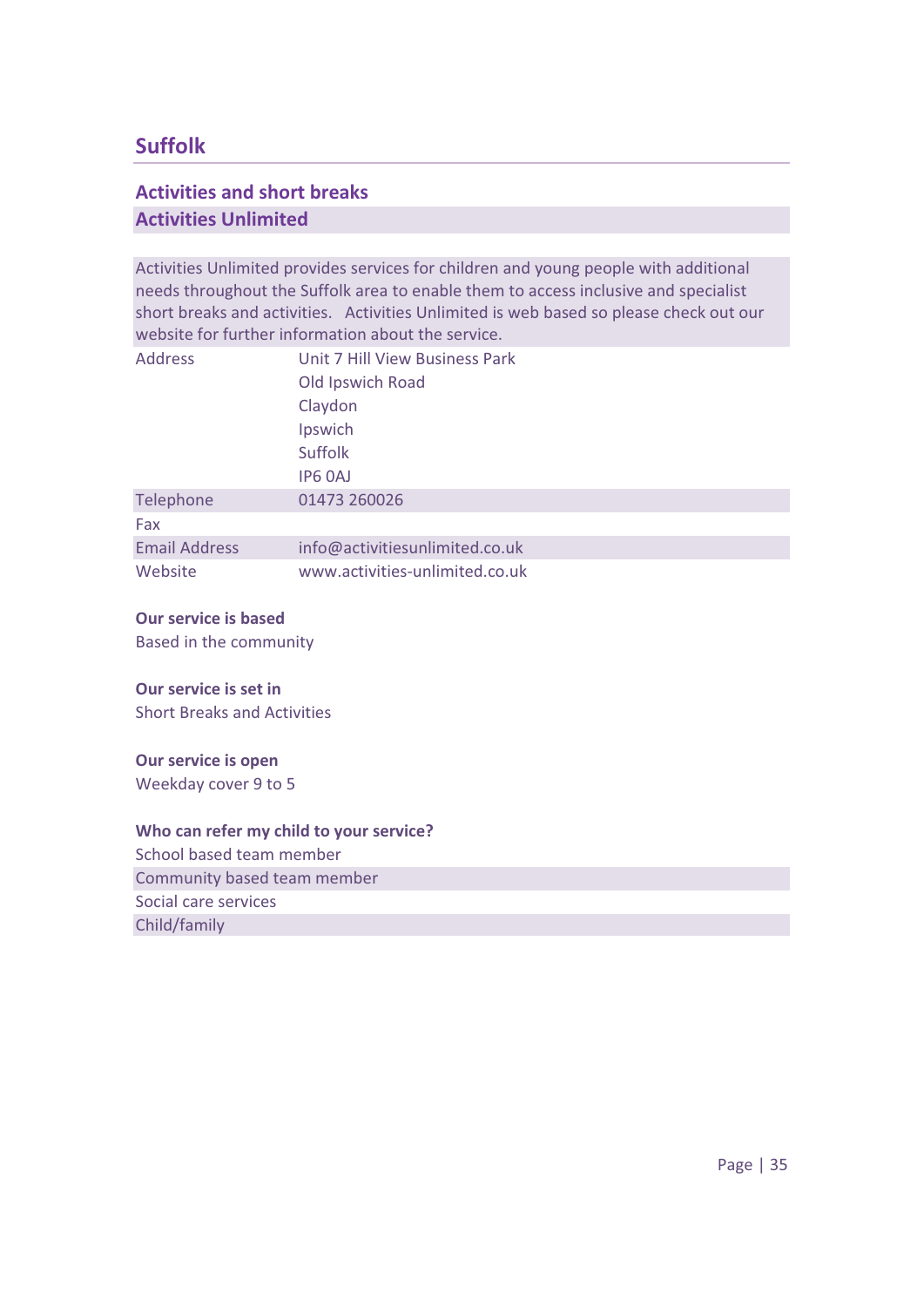# **Hospice**

# **East Anglia's Children's Hospices (EACH)**

EACH comprises of 3 locality based multi-disciplinary services - EACH Milton, EACH Quidenham, EACH The Treehouse, Ipswich and the EACH True Colours Symptom Management Team.

Families living in Suffolk are usually supported by the team based at the Treehouse, Ipswich.

EACH provides care and support to families who have a child or young person living with life-threatening conditions and/or complex healthcare needs or are bereaved of a child or young person. Services include end of life care, symptom management, short breaks (overnight or day care), family and sibling support and bereavement care, music therapy, specialist play, library and information services.

| <b>Address</b>                        | <b>EACH The Treehouse</b>             |              |
|---------------------------------------|---------------------------------------|--------------|
|                                       | St Augustine's Gardens                |              |
|                                       | Ipswich                               |              |
|                                       | <b>Suffolk</b>                        |              |
|                                       | <b>IP3 8NS</b>                        |              |
| Telephone for The Treehouse care team |                                       | 01473 271334 |
|                                       | Telephone for Symptom Management Team | 08454 501053 |
| Fax                                   |                                       |              |
| <b>Email Address</b>                  |                                       |              |
| Website                               | www.each.org.uk                       |              |

#### **Our service is based**

Services provided in choice of place of care - home, hospice, hospital and wider community

## **Our service is set in**

Choice of place of care – home, hospice, hospital and wider community

#### **Our service is open**

The service is available 24/7.

#### **Who can refer my child to your service?**

Referrals are considered from any source with the permission of the child/young person and family as appropriate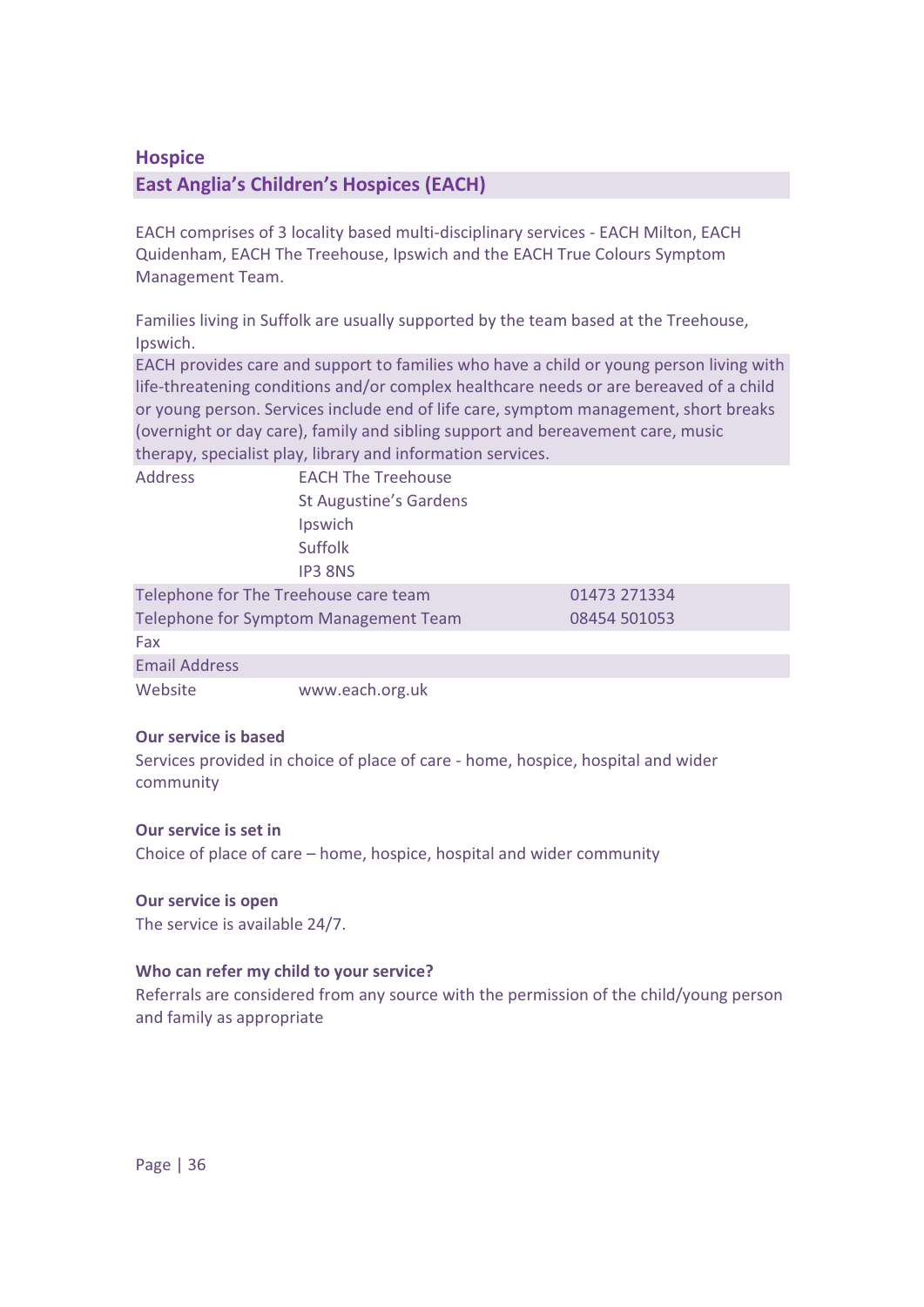# **Bereavement and Support Nicky's Way at St Nicholas Hospice**

Open access group based service for bereaved children and young people in West Suffolk and Thetford area, which runs twice yearly. Consultative service for family members and professionals dealing with bereaved children. Training and information about appropriate resources. Child Bereavement Forum quarterly.

| <b>Address</b>       | <b>Hardwick Lane</b>         |
|----------------------|------------------------------|
|                      | <b>Bury St Edmunds</b>       |
|                      | <b>Suffolk</b>               |
|                      | <b>IP33 2QY</b>              |
| Telephone            | 01284 766133                 |
| Fax                  | 01284 732000                 |
| <b>Email Address</b> | NickysWay@stnh.org.uk        |
| Website              | www.stnicholashospice.org.uk |

# **Our service is based**

St Nicholas Hospice

## **Our service is set in**

Hospice

#### **Our service is open**

Weekday cover 9 to 5

| Hospital based team         |
|-----------------------------|
| School based team member    |
| Community based team member |
| Social care services        |
| GP                          |
| Community nurse             |
| Child/family                |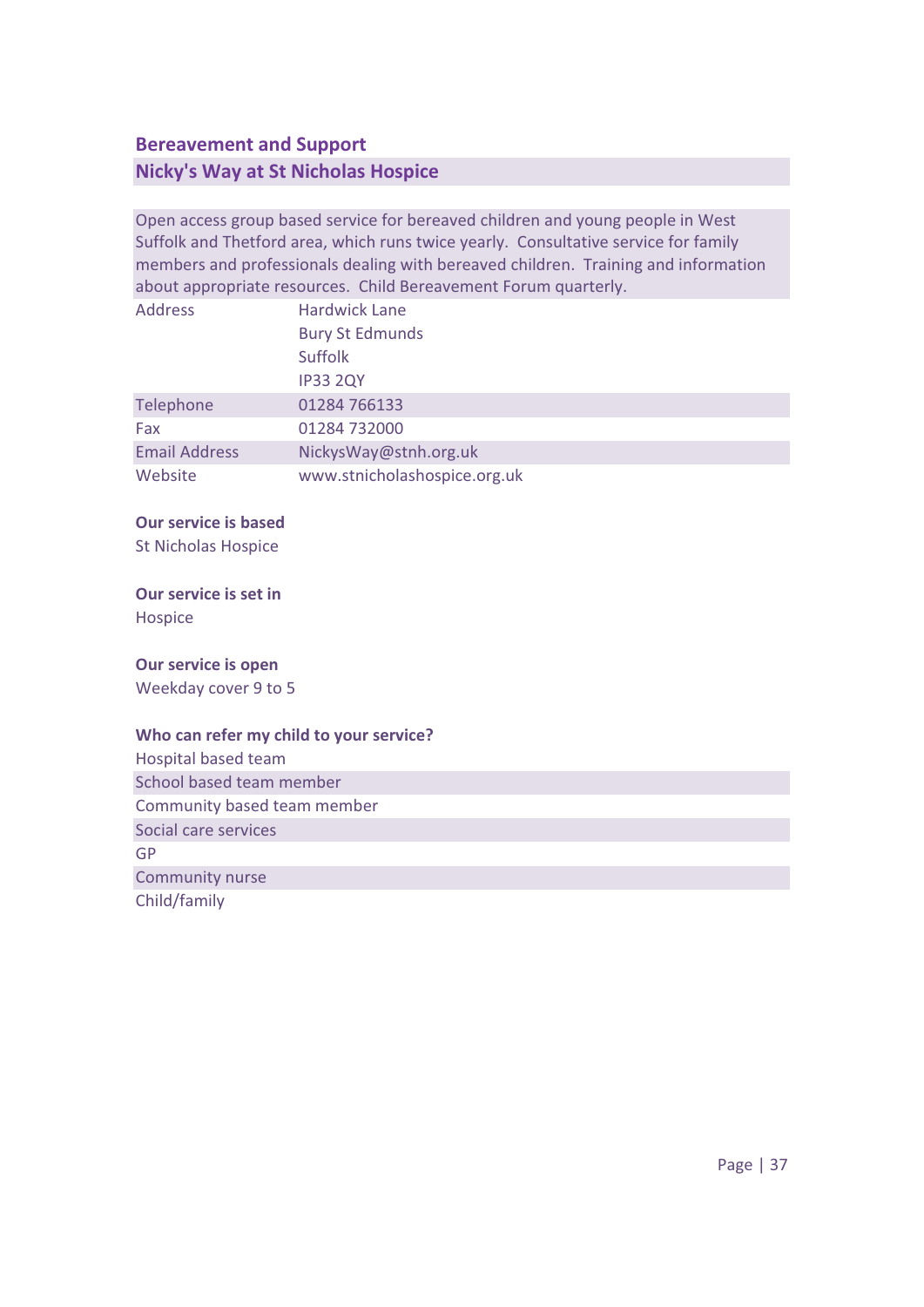# **Clinical, Acute or PCT**

# **Suffolk Community Healthcare**

# **Also known as Children's Community Nursing**

Supporting families with children aged 0-19 years in the community setting who have complex and/or palliative care needs. Including the delivery of complex nursing care, training, respite & supporting those who are technology dependent. We offer a 24/7 service with visits where necessary, to deliver nursing care & symptom control during the end stages of life.

| <b>Address</b>       | <b>Allington House</b> |
|----------------------|------------------------|
|                      | 427 Woodbridge Road    |
|                      | Ipswich                |
|                      | IP4 4ER                |
| Telephone            | 01473 275320           |
| Fax                  |                        |
| <b>Email Address</b> |                        |
| Website              | www.sept.nhs.uk        |

#### **Our service is based**

Based in the community

#### **Our service is set in**

Schools and/or nursery schools Child's home Hospital/Acute setting

#### **Our service is open**

Weekday cover 9 to 5 24hr for end of life only

| Hospital based team         |  |
|-----------------------------|--|
| School based team member    |  |
| Community based team member |  |
| Social care services        |  |
| GP                          |  |
| <b>Community nurse</b>      |  |
| Child/family                |  |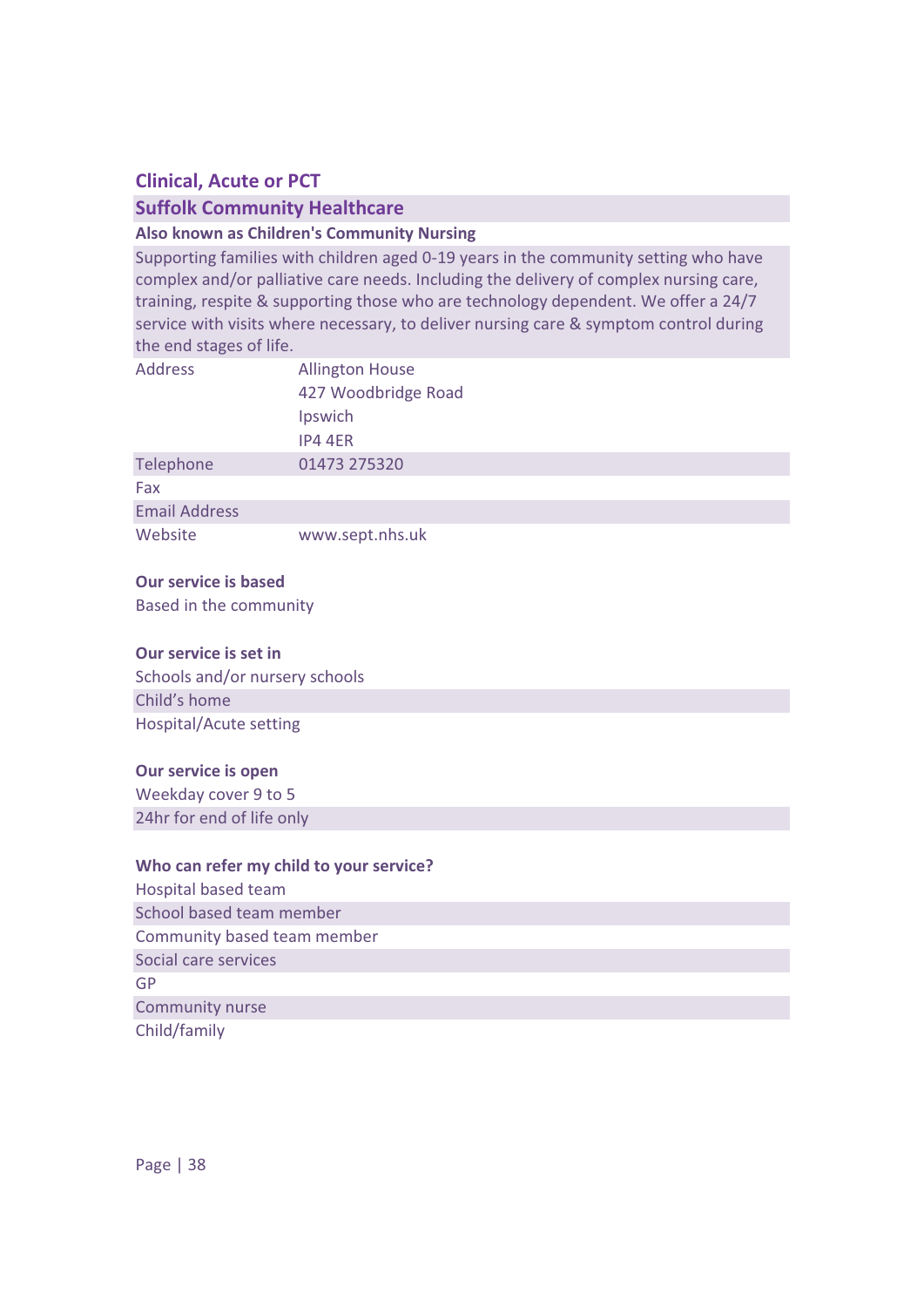# **West Suffolk Hospital NHS Trust**

# **Also known as Acute hospital trust**

A medical palliative care service to the local population - mainly children within paediatric oncology but also available to give advice/become involved in the care of children with a non-oncological diagnosis and palliative care needs.

| <b>Address</b>       | <b>Paediatric Department</b>     |
|----------------------|----------------------------------|
|                      | <b>Hardwick Lane</b>             |
|                      | <b>Bury St Edmunds</b>           |
|                      | <b>Suffolk</b>                   |
|                      | <b>IP33 2QZ</b>                  |
| Telephone            | 01284 713315                     |
| Fax                  | 01284 713407                     |
| <b>Email Address</b> |                                  |
| Website              | www.wsh.nhs.uk/childrensservices |

## **Our service is based**

Based in hospital

#### **Our service is set in**

Outpatient clinics

Inpatient ward

#### **Our service is open**

24 hour care, seven days a week

#### **Who can refer my child to your service?**

Hospital based team Community based team member GP Community nurse

Child/family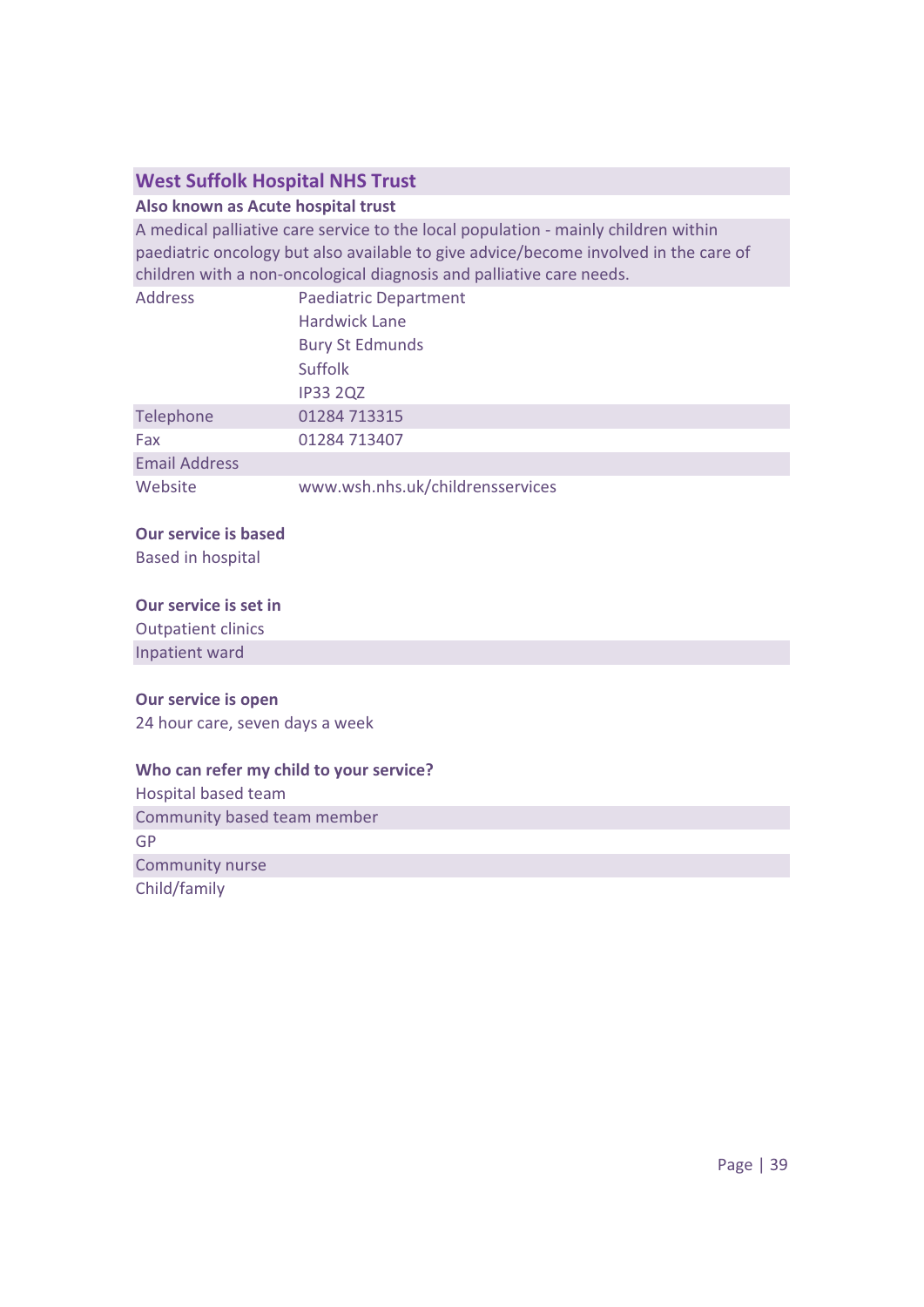# **Ipswich Hospital**

## **Also known as Paediatric Oncology Nursing Team**

We provide Palliative Care, Advice, Support and Symptom Management for Paediatric Oncology Patients.

| <b>Address</b>       | <b>Children's Outpatients Department</b> |
|----------------------|------------------------------------------|
|                      | Ipswich Hospital NHS Trust               |
|                      | <b>Heath Road</b>                        |
|                      | Ipswich                                  |
|                      | Suffolk                                  |
|                      | IP4 5PD                                  |
| Telephone            | 01473 702380                             |
| Fax                  |                                          |
| <b>Email Address</b> | Lyndsey.walker@ipswichhospital.nhs.uk    |
| Website              |                                          |

## **Our service is based**

| <b>Based in Hospital</b> |  |
|--------------------------|--|
| Community                |  |
| <b>Inpatient Care</b>    |  |

## **Our service is set in**

## **Our service is open**

24 Hour on-call service for end of life care 08:30 – 17:30 Monday to Friday Support for Palliative Care

# **Who can refer my child to your service?**

Referred via original oncology diagnosis